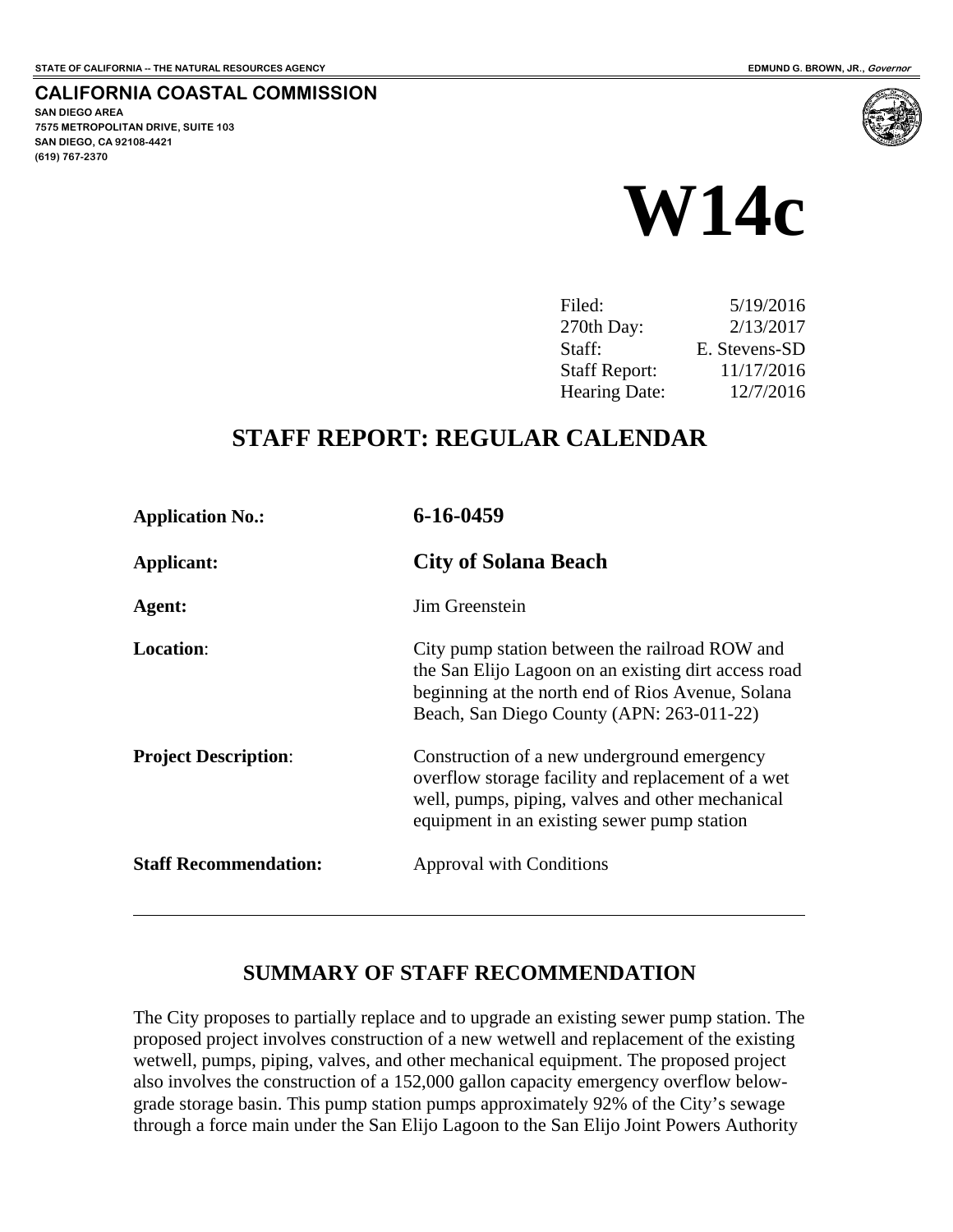#### 6-16-0459 (City of Solana Beach)

 $\overline{a}$ 

water reclamation facility. The treated sewage is then pumped through existing piping back under the lagoon into an existing ocean ocean outflow pipe<sup>1</sup>. The proposed project does not expand the capacity of the pump station. Instead, the proposed project upgrades the facility to current standards for sewer pump stations.

The subject site is located within the City of Solana Beach (Exhibit 1). Specifically, the project is located between the railroad right-of-way and the San Elijo Lagoon on an existing dirt access road beginning at the north end of Rios Avenue (Exhibit 2). San Elijo Lagoon is a coastal wetland with ecological resources that are important to the region, as well as a recreational and visual amenity for the community.

As proposed, no direct impacts to native habitat area is expected. However, a 2015 survey found that there were various pairs of Ridgeway's rails within a close proximity to the pump station (Exhibit 5). While no direct impacts to sensitive species are anticipated, if the noise intensive construction activities of the project were to extend into the breeding season, special status avian species, including the Coastal California gnatcatcher, Least Bell's vireo, Light-footed clapper rail, western snowy plover, and California least tern could be affected by temporary construction noise if the birds are nesting near the construction area. The applicant has provided a construction schedule showing that the most noise intensive construction activities will be performed outside of the bird breeding season. Special Condition 3 of this permit requires that pre-construction and ongoing weekly bird nesting surveys be undertaken during nesting season and that work only occur within 500 ft. of an active California gnatcatcher or Ridgeway's rail nest if the decibel level is kept to a maximum of 60 dB(A).

The Commission's Sea Level Rise guidance document found that the best available science suggests that sea level could rise by as much as 2 feet by the year 2050 and as much as 5.5 feet by the year  $2100^{2,3}$  The applicant states that the design life of the existing pump station and the proposed improvements is approximately 50 years. Based on FEMA 100-year flood maps and the expected Sea Level Rise the pump station is not expected to be affected by rising sea levels in the lagoon within its design life. Although no feasible alternative location exists at this time, a shoreline location at risk for flooding and erosion is not a preferred location for critical infrastructure, and the City should investigate alternatives locations or options for long-term infrastructure management siting. In order to ensure that no additional substantive measures or protective devices will be required to protect the structure in the future, Special Condition 8 requires the applicant to acknowledge that the site is subject to coastal hazards and agree to remove the proposed

<sup>&</sup>lt;sup>1</sup> The San Elijo Joint Powers Authority has applied to the Commission for a CDP to replace the existing outflow pipe beneath the San Elijo Lagoon (6-16-0099/San Elijo Joint Powers Authority). This permit application will likely be heard by the Commission in early 2017.

<sup>2</sup> The 2012 National Research Council's Report, Sea Level Rise for the Coasts of California, Oregon and Washington: Past Present and Future, is currently considered the best available science on sea-level rise for California. The NRC report predicts that for areas south of Cape Mendocino, sea level may increase between 16.56 and 65.76 inches between 2000 and 2100 (NRC, 2012).

<sup>3</sup> California Coastal Commission Sea Level Rise Policy Guidance – Interpretive Guidelines for Addressing Sea Level Rise in Local Coastal Programs and Coastal Development Permits – Adopted August 12, 2015.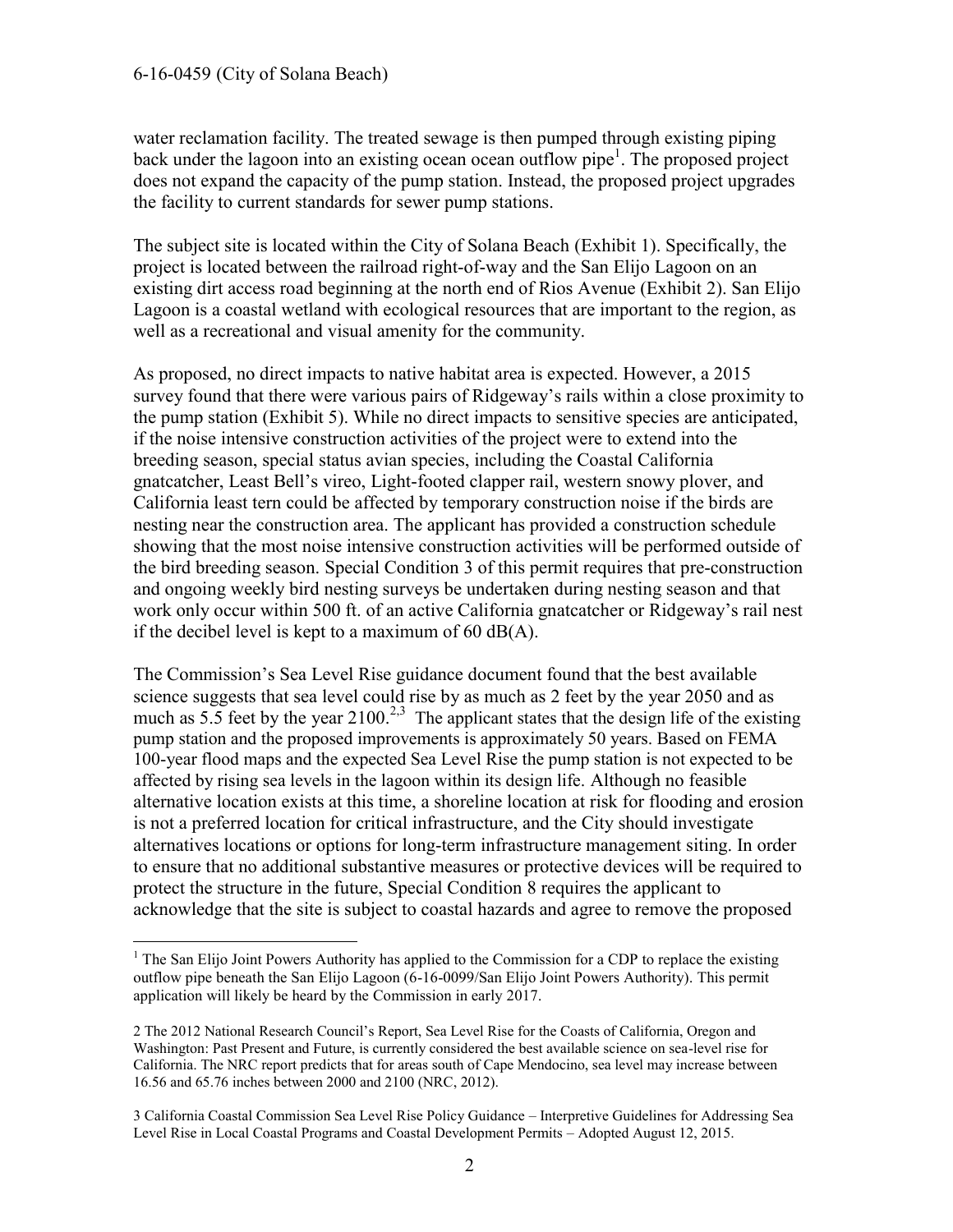development when it is threatened in such a way that would require a response beyond ordinary repair and maintenance.

Two unrelated projects are also scheduled to occur in the immediate vicinity and at the same time as the development proposed with this application (railroad double-tracking and San Elijo Lagoon Restoration Project (SELRP)). The railroad double-tracking project and the SELRP are of a much larger scale than the proposed project and will result in substantial impacts to the lagoon habitat. The applicant has coordinated with the entities managing these projects in order to minimize impacts to coastal resources.

The applicant has also coordinated with the California Department of Fish and Wildlife (CDFW), the US Fish and Wildlife Service (USFWS), and the San Elijo Lagoon Conservancy on the design of the proposed project. The Commission finds that this proposal represents the feasible alternative that lessens the adverse impacts to coastal resources because impacts will be minimized to the maximum extent practicable, based on the circumstances. Commission staff recommends **approval** of coastal development permit application 6-16-0459 as conditioned.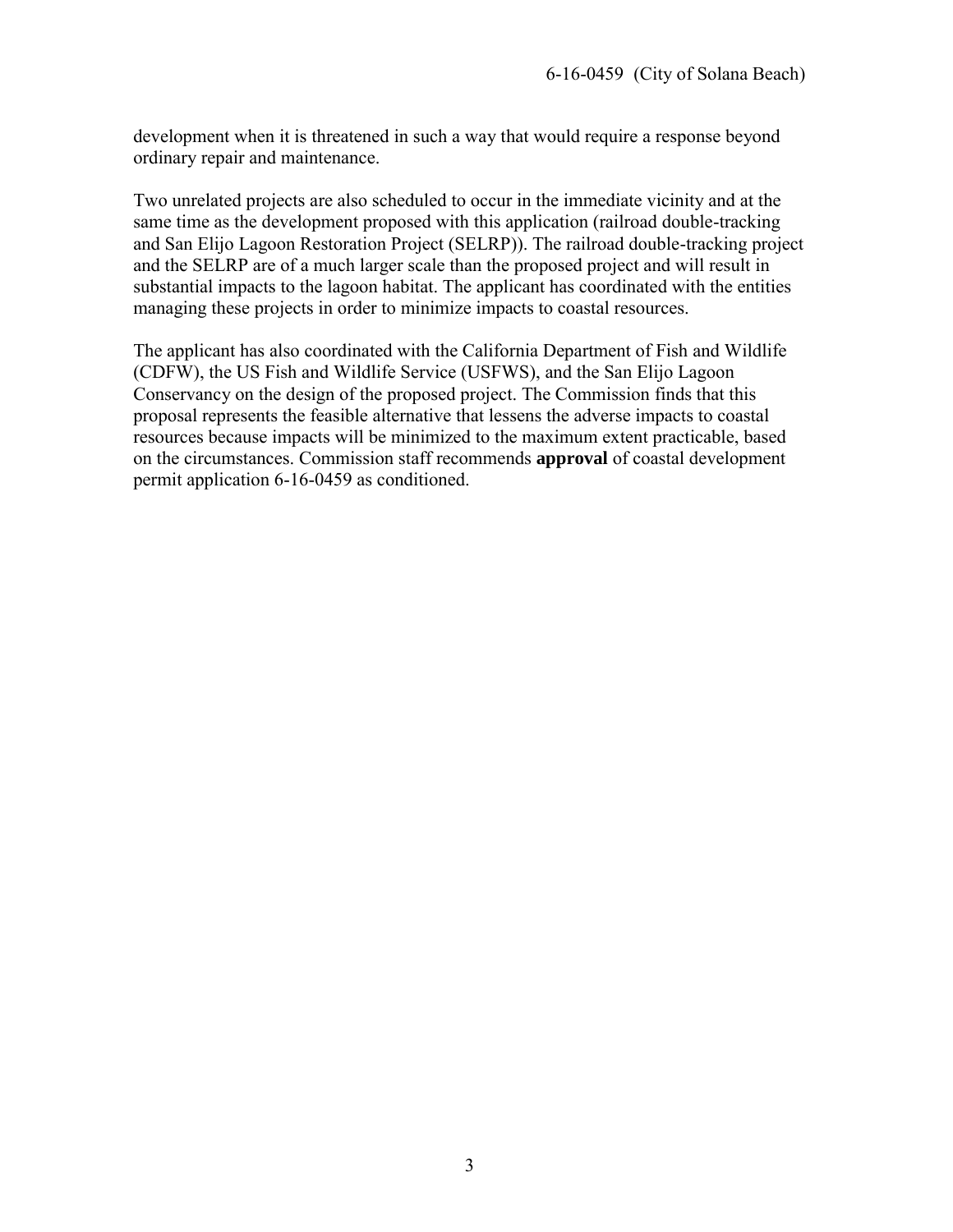## **TABLE OF CONTENTS**

| $\mathsf{A}$ |  |
|--------------|--|
| <b>B</b> .   |  |
| C.           |  |
| D            |  |
| E            |  |
| F            |  |
| G.           |  |

#### **APPENDICES**

[Appendix A – Substantive File Documents](#page-23-0)

#### **EXHIBITS**

[Exhibit 1 – Project Location](#page-24-0)  [Exhibit 2 – Staging/Access](#page-25-0)  [Exhibit 3 – Staging Area](#page-26-0)  [Exhibit 4 – Site Plan](#page-27-0)  [Exhibit 5 – 2015 Light-Footed Ridgway's Rail Nesting Survey](#page-28-0)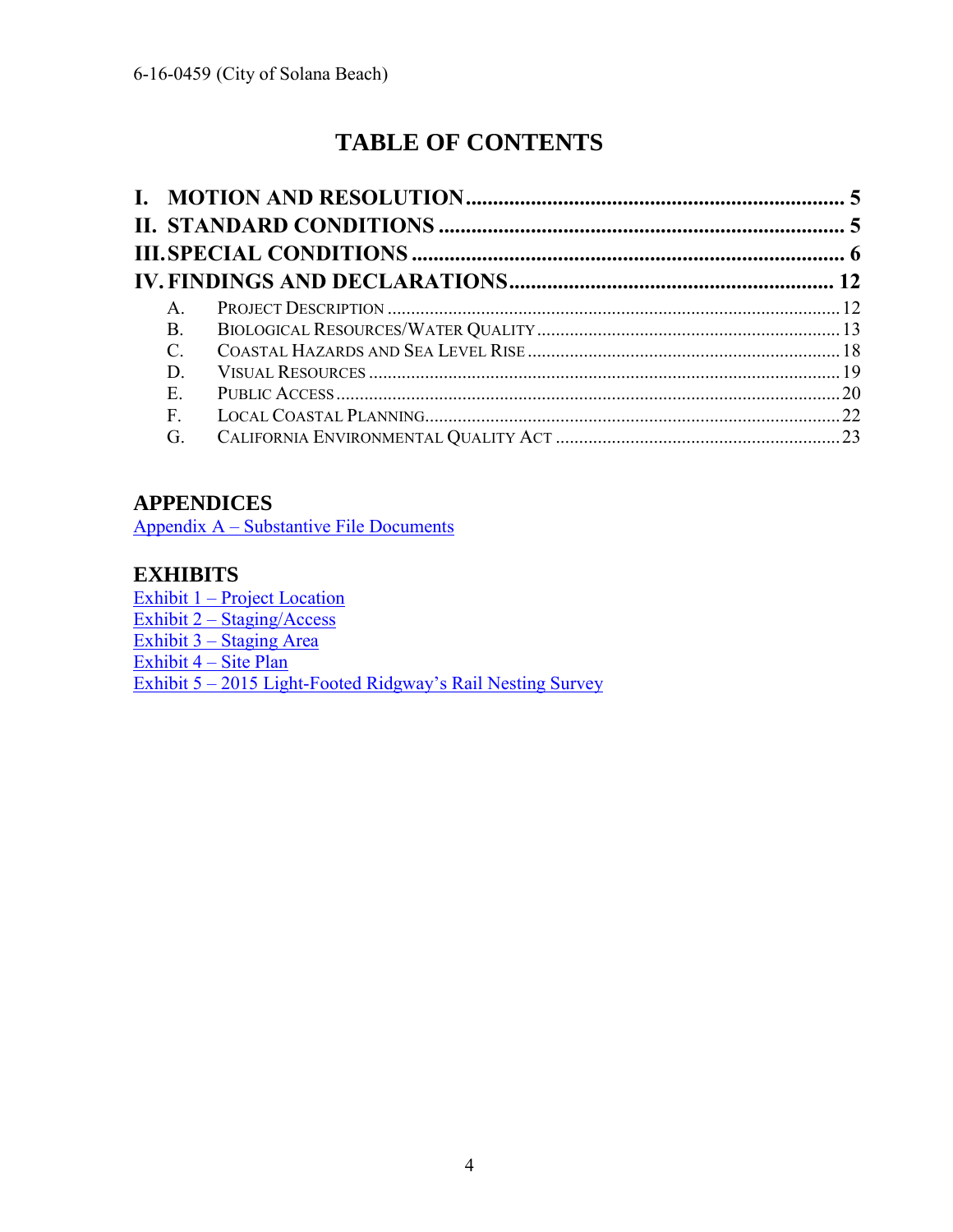#### <span id="page-4-0"></span>**I. MOTION AND RESOLUTION**

#### **Motion:**

*I move that the Commission approve Coastal Development Permit Application No. 6-16-0459 subject to the conditions set forth in the staff recommendation.* 

Staff recommends a **YES** vote on the foregoing motion. Passage of this motion will result in conditional approval of the permit and adoption of the following resolution and findings. The motion passes only by affirmative vote of a majority of the Commissioners present.

#### **Resolution:**

*The Commission hereby approves coastal development permit 6-16-0459 and adopts the findings set forth below on grounds that the development as conditioned will be in conformity with the policies of Chapter 3 of the Coastal Act and will not prejudice the ability of the local government having jurisdiction over the area to prepare a Local Coastal Program conforming to the provisions of Chapter 3. Approval of the permit complies with the California Environmental Quality Act because either 1) feasible mitigation measures and/or alternatives have been incorporated to substantially lessen any significant adverse effects of the development on the environment, or 2) there are no further feasible mitigation measures or alternatives that would substantially lessen any significant adverse impacts of the development on the environment.* 

### <span id="page-4-1"></span>**II. STANDARD CONDITIONS**

This permit is granted subject to the following standard conditions:

- 1. **Notice of Receipt and Acknowledgment**. The permit is not valid and development shall not commence until a copy of the permit, signed by the permittee or authorized agent, acknowledging receipt of the permit and acceptance of the terms and conditions, is returned to the Commission office.
- 2. **Expiration.** If development has not commenced, the permit will expire two years from the date on which the Commission voted on the application. Development shall be pursued in a diligent manner and completed in a reasonable period of time. Application for extension of the permit must be made prior to the expiration date.
- 3. **Interpretation.** Any questions of intent of interpretation of any condition will be resolved by the Executive Director or the Commission.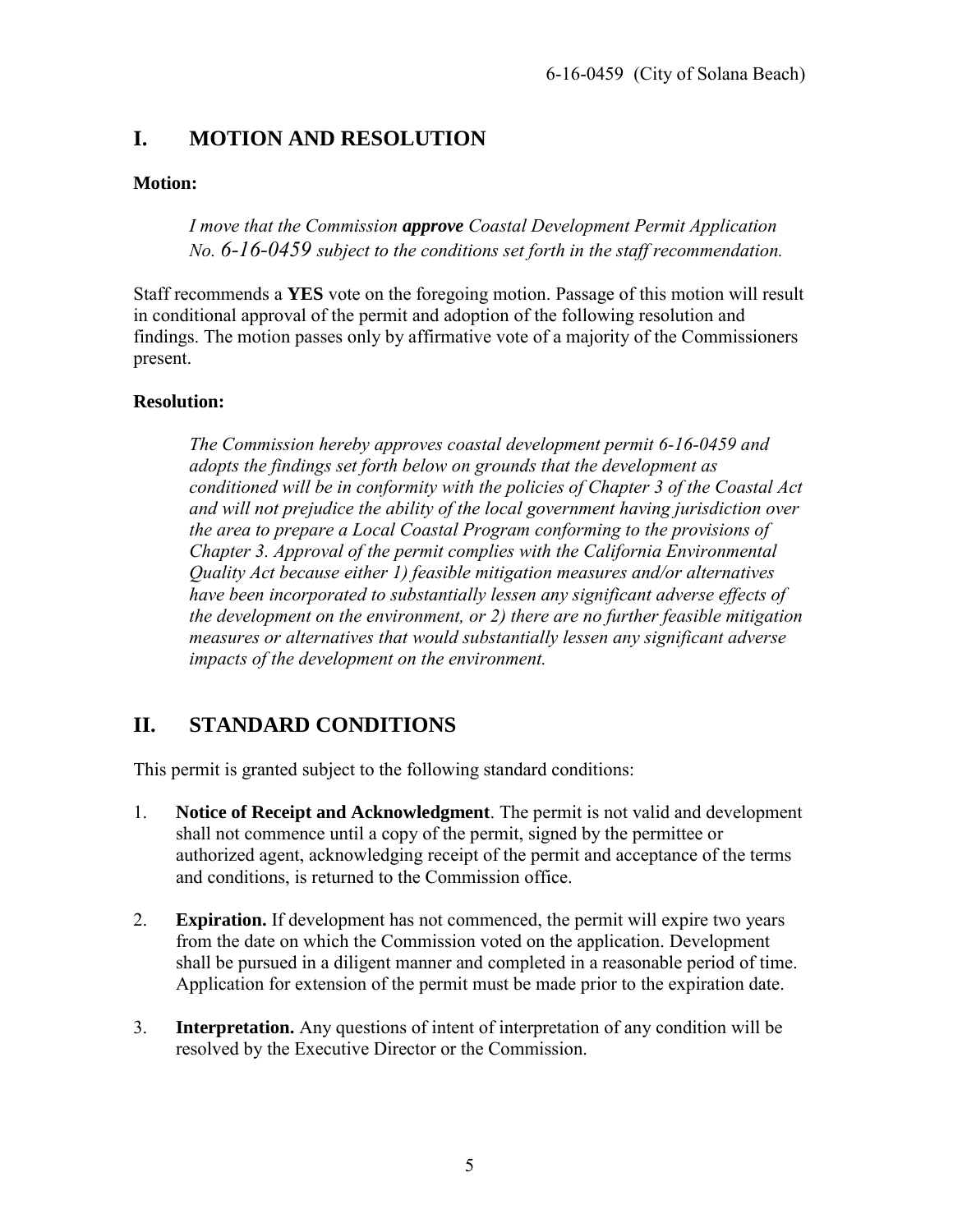- 4. **Assignment.** The permit may be assigned to any qualified person, provided assignee files with the Commission an affidavit accepting all terms and conditions of the permit.
- 5. **Terms and Conditions Run with the Land.** These terms and conditions shall be perpetual, and it is the intention of the Commission and the permittee to bind all future owners and possessors of the subject property to the terms and conditions.

### <span id="page-5-0"></span>**III. SPECIAL CONDITIONS**

This permit is granted subject to the following special conditions:

#### 1. **Submittal of Revised Final Plans.**

- (a) PRIOR TO ISSUANCE OF THE COASTAL DEVELOPMENT PERMIT, the applicant shall submit, for review and written approval of the Executive Director, two full-size sets of the following revised final plans, modified as required below:
	- (i) Final Plans, that substantially conform with the plans submitted to the Commission, titled Solana Beach Pump Station 2016 Mechanical Upgrades, dated April 6, 2016, except that they shall be modified to eliminate reference to the staging area located to the north of the sewer pump station.
- (b) The permittee shall undertake development in conformance with the approved final plans unless the Commission amends this permit or the Executive Director determines that no amendment is legally required for any proposed minor deviations.

#### 2. **Submittal of Final Storage and Staging Area Plans.**

- (a) PRIOR TO ISSUANCE OF THE COASTAL DEVELOPMENT PERMIT, the applicant shall submit, for review and written approval of the Executive Director, two full-size sets of the final Storage and Staging Area Plans, that substantially conform with the plans submitted to the Commission, titled General Site Access and Staging Plan, received by the Commission on November 2, 2016.
- (b) The permittee shall comply with the plans for the proposed storage and staging areas. Additionally, all staging and storage shall be maintained within the proposed staging areas located outside of sensitive habitat. If conditions require relocation of staging/storage areas**,** the San Diego District office of the Coastal Commission shall be contacted prior to any changes to the project in the field for written approval of the Executive Director.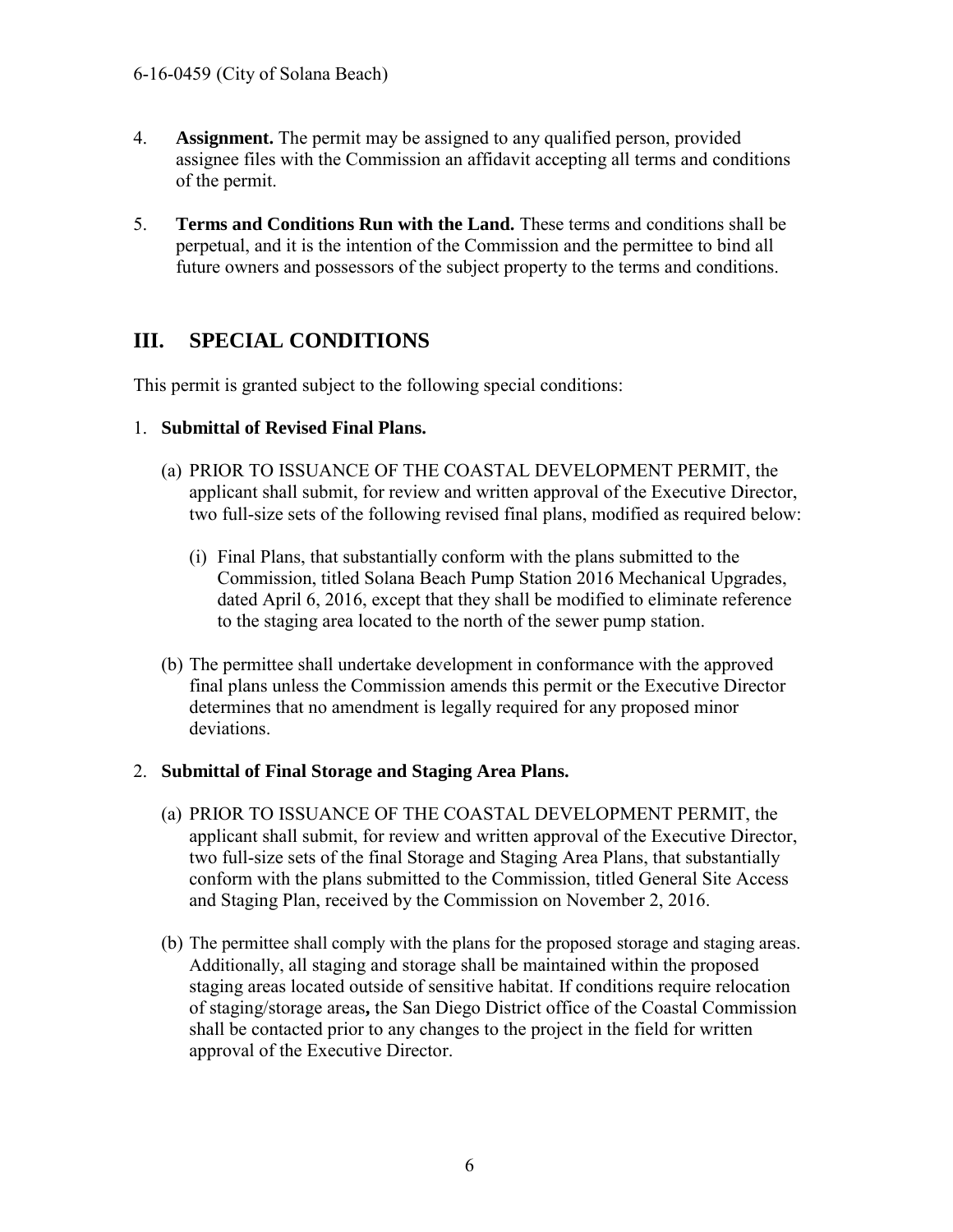- 3. **Timing of Construction and Bird Nesting Surveys.** In order to avoid impacts to nesting birds, the permittee shall avoid, to the maximum extent feasible, construction activities that generate noises greater than  $60$   $dB(A)$  during bird nesting season, from February 15th through September 15th. If project construction is necessary during the bird nesting season, a qualified biologist with experience in conducting bird nesting surveys shall conduct a minimum of three survey days within seven days of initiating construction activities. At least one survey shall be conducted the day prior to the initiation of construction activities. Weekly surveys for nesting birds shall also be conducted during any work occurring within the nesting season. If during preconstruction or weekly surveys, active California gnatcatcher or Ridgway's clapper rail nests are identified within 500 feet of the project site, noise monitoring shall be conducted and construction activities shall not occur until a qualified biologist determines that the young have fledged, the nest has been abandoned, or noise monitoring indicates that noise levels remain below 60 d(B)A equivalent continuous noise level. If this level is exceeded, feasible noise attenuation measures shall be implemented to reduce noise levels at active nests to at or below 60 dB(A) (except as necessary for emergencies with written approval by the Executive Director of the Commission after consultation with the California Department of Fish and Wildlife, and the Carlsbad Fish and Wildlife Office). Limits of construction around active nests shall be established in the field with flagging, fencing, or other appropriate barriers, and construction personnel shall be instructed on the sensitivity of nest areas. The monitoring biologist shall halt construction activities if he or she determines that the construction activities may be disturbing or disrupting the nesting activities. The monitoring biologist shall make practicable recommendations to reduce the noise or disturbance in the vicinity of the active nests or birds. This may include recommendations such as (1) turning off vehicle engines and other equipment whenever possible to reduce noise, (2) installation of temporary sound barriers or sound blankets, and (3) utilizing alternative construction methods and technologies to reduce the noise of construction machinery. The monitoring biologist shall review and verify compliance with these avoidance boundaries and shall verify that the nesting effort has finished in a written report. Unrestricted construction activities may resume when the biologist confirms no active nests are found. Bird nesting surveys shall be provided to the Executive Director of the Commission, to the California Department of Fish and Wildlife, and to the Carlsbad Fish and Wildlife Office within 48 hours, and if Ridgway's rail are located, within 24 hours of locating any Ridgway's rails.
- 4. **Construction Methods.** Throughout implementation of the proposed sewer pump station upgrades, the following shall be required:
	- (a) All vehicular use shall be constrained to the existing dirt access road and the staging area as delineated in the Final Storage and Staging Plans (Reference Special Condition 2).
	- (b) Work shall be performed only during daylight hours, except for a limited number of evenings where the pump station must be shut down.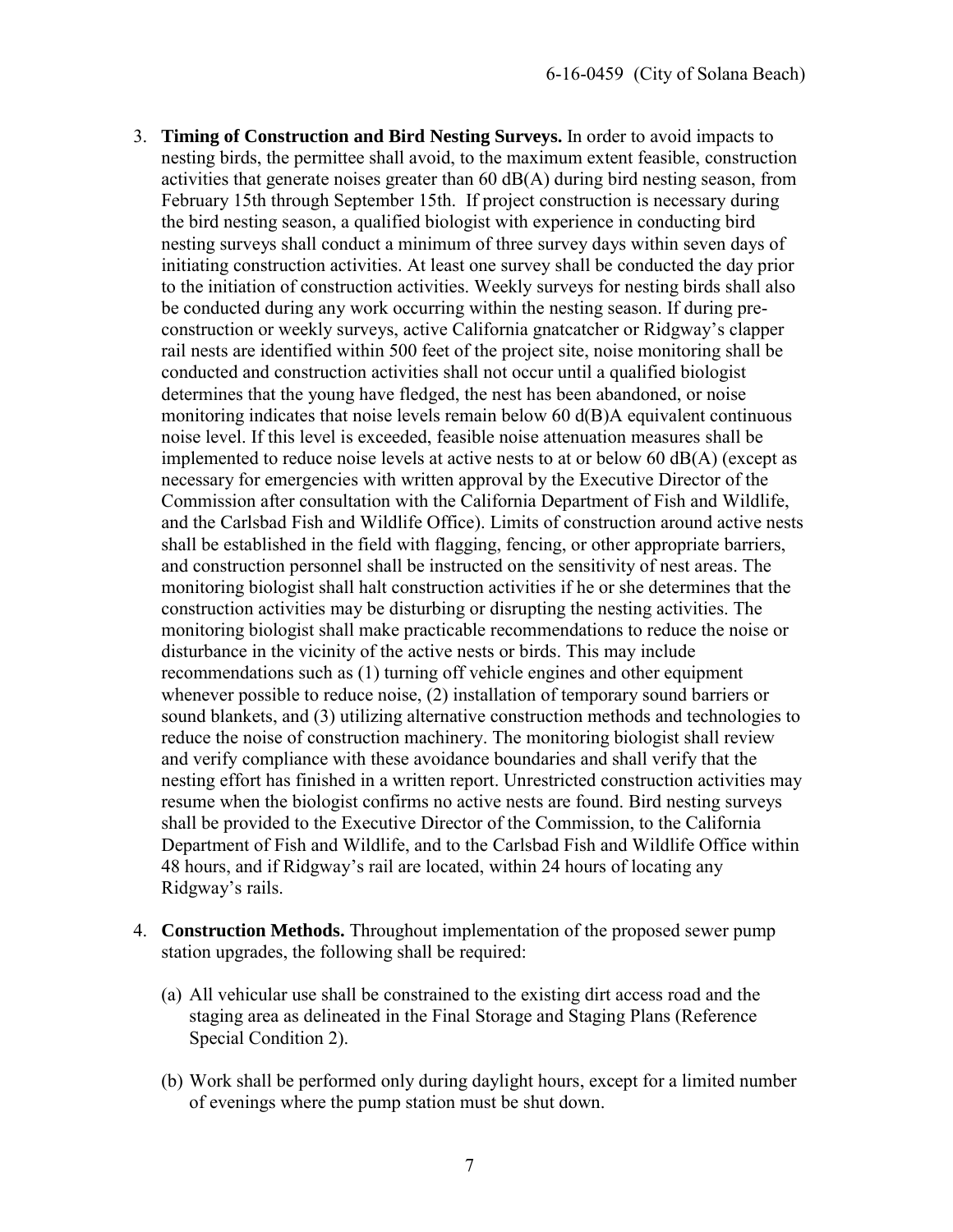- (c) A copy of this CDP shall be kept on-site at all times during project implementation.
- 5. **As-Built Plans**. Within 30 days of completion of the project, the applicant shall submit as-built plans for the approved pump station mechanical upgrades, acceptable to the Executive Director, verifying the pump station mechanical upgrades have been constructed in conformance with the approved plans for the project pursuant to Special Condition 1 of this permit.
- **6. Construction Pollution Prevention Plan (CPPP)**. At a minimum of 30 DAYS PRIOR TO CONSTRUCTION, the permittee shall submit for the review and approval of the Executive Director, a Construction Pollution Prevention Plan (CPPP) prepared and signed by licensed engineer. To comply with the California State Water Resources Control Board (SWRCB) stormwater permit requirements, an applicant may be required to develop and implement a *Stormwater Pollution Prevention Plan* (SWPPP) that addresses construction activities. Applicable information provided in the SWPPP may also be included as part of the CPPP. At a minimum, the CPPP shall demonstrate that the development complies with the following requirements:
	- (a) During construction, development shall minimize site runoff and erosion through the use of temporary BMPs, and shall minimize the discharge of sediment and other potential pollutants resulting from construction activities (e.g., chemicals, vehicle fluids, petroleum products, cement, debris, and trash).
	- (b) Development shall minimize land disturbance during construction (e.g., clearing, grading, and cut-and-fill) and shall phase grading activities, to avoid increased erosion and sedimentation. Development shall minimize soil compaction due to construction activities, to retain the natural stormwater infiltration capacity of the soil.
	- (c) Development shall minimize the damage or removal of non-invasive vegetation (including trees, native vegetation, and root structures) during construction, to achieve water quality benefits such as transpiration, vegetative interception, pollutant uptake, shading of waterways, and erosion control.
	- (d) Development shall implement soil stabilization BMPs (such as mulching, soil binders, erosion control blankets, or temporary re-seeding) on graded or disturbed areas as soon as feasible during construction, where there is a potential for soil erosion to lead to discharge of sediment off-site or to coastal waters. Unpaved staging areas shall be hydroseeded after the construction has been completed with a native seed mix for control of soil erosion.
	- (e) During construction, development shall avoid the use of temporary erosion and sediment control products (such as fiber rolls, erosion control blankets, mulch control netting, and silt fences) that incorporate plastic netting (such as polypropylene, nylon, polyethylene, polyester, or other synthetic fibers), in order to minimize wildlife entanglement and plastic debris pollution.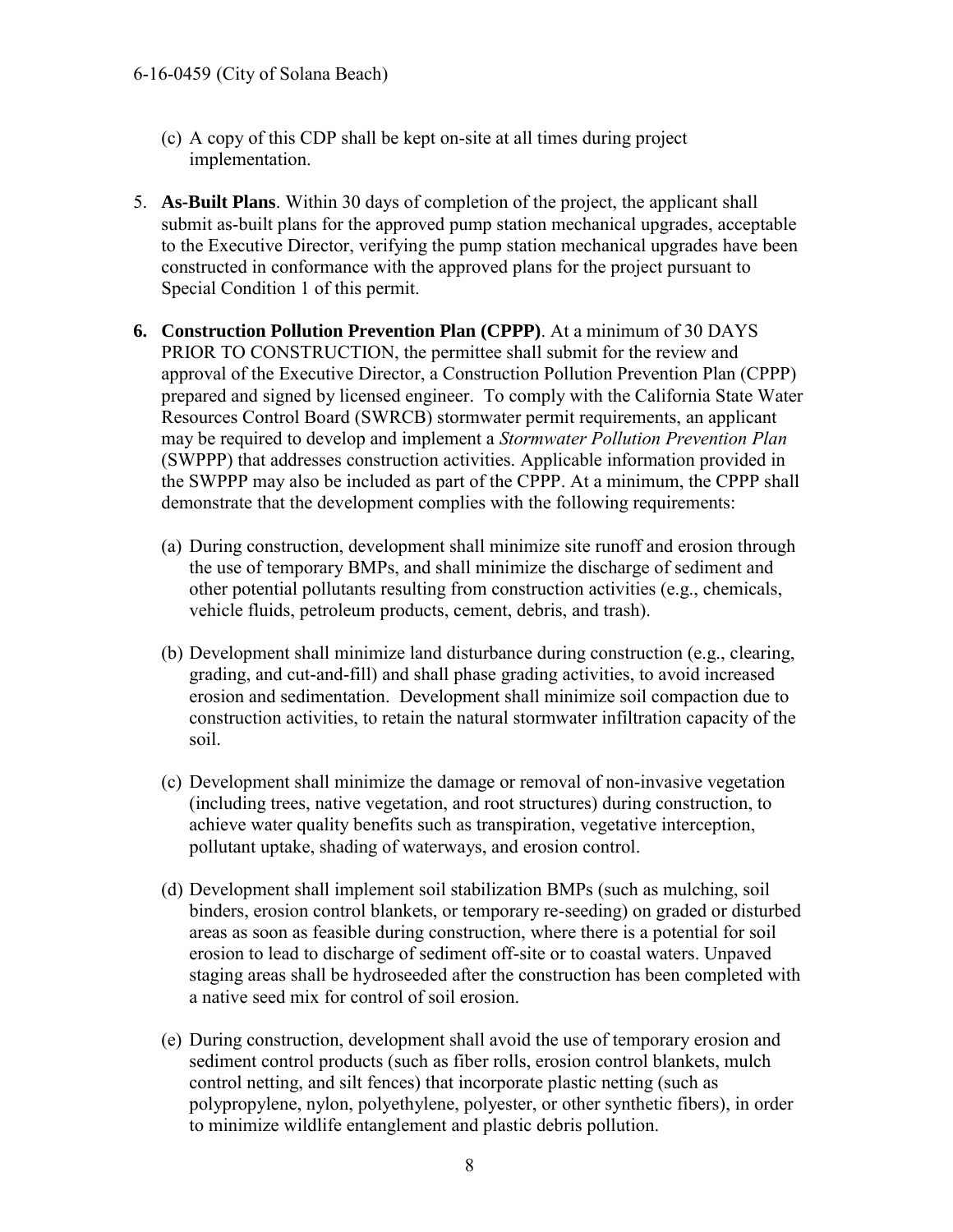- (f) A description of the dewatering operations, including rates and volumes of water expected to be generated, and the Best Management Practices that will be used to prevent impacts to water quality.
- (g) Development shall implement additional BMPs for construction taking place over, in, or adjacent to coastal waters, if there is a potential for construction chemicals or materials to enter coastal waters. BMPs shall include, where applicable:
	- (i) Tarps to capture debris and spills. Use tarps or other devices to capture debris, dust, oil, grease, rust, dirt, fine particles, and spills to protect the quality of coastal waters. Implement appropriate BMPs for treatment, storage, construction, curing, slurry management and other appropriate practices for concrete work.
	- (ii) BMPs for preservative-treated wood. If preservative-treated wood is used, implement appropriate BMPs that meet standards for treatment, storage, and construction practices for preservative-treated wood; at a minimum, those standards identified by the American Wood Protection Association.
	- (iii)Conduct fueling and maintenance of construction equipment and vehicles off site if feasible. Any fueling and maintenance of mobile equipment conducted on site shall take place at a designated area located at least 50 feet from coastal waters, drainage courses, and storm drain inlets, if feasible (unless these inlets are blocked to protect against fuel spills). The fueling and maintenance area shall be designed to fully contain any spills of fuel, oil, or other contaminants. Equipment that cannot be feasibly relocated to a designated fueling and maintenance area (such as cranes) may be fueled and maintained in other areas of the site, provided that procedures are implemented to fully contain any potential spills.
	- (iv) Methods to control fugitive dust on the access road shall be applied as necessary.
	- (v) The Construction Pollution Prevention Plan shall include a construction site map and a narrative description addressing, at a minimum, the following required components:
		- (A) A map delineating the construction site, all staging areas, construction phasing boundaries, and the location of all temporary construction-phase BMPs (such as silt fences, inlet protection, and sediment basins).
		- (B) BMPs that will be implemented to minimize land disturbance activities, the project footprint, soil compaction, and damage or removal of noninvasive vegetation.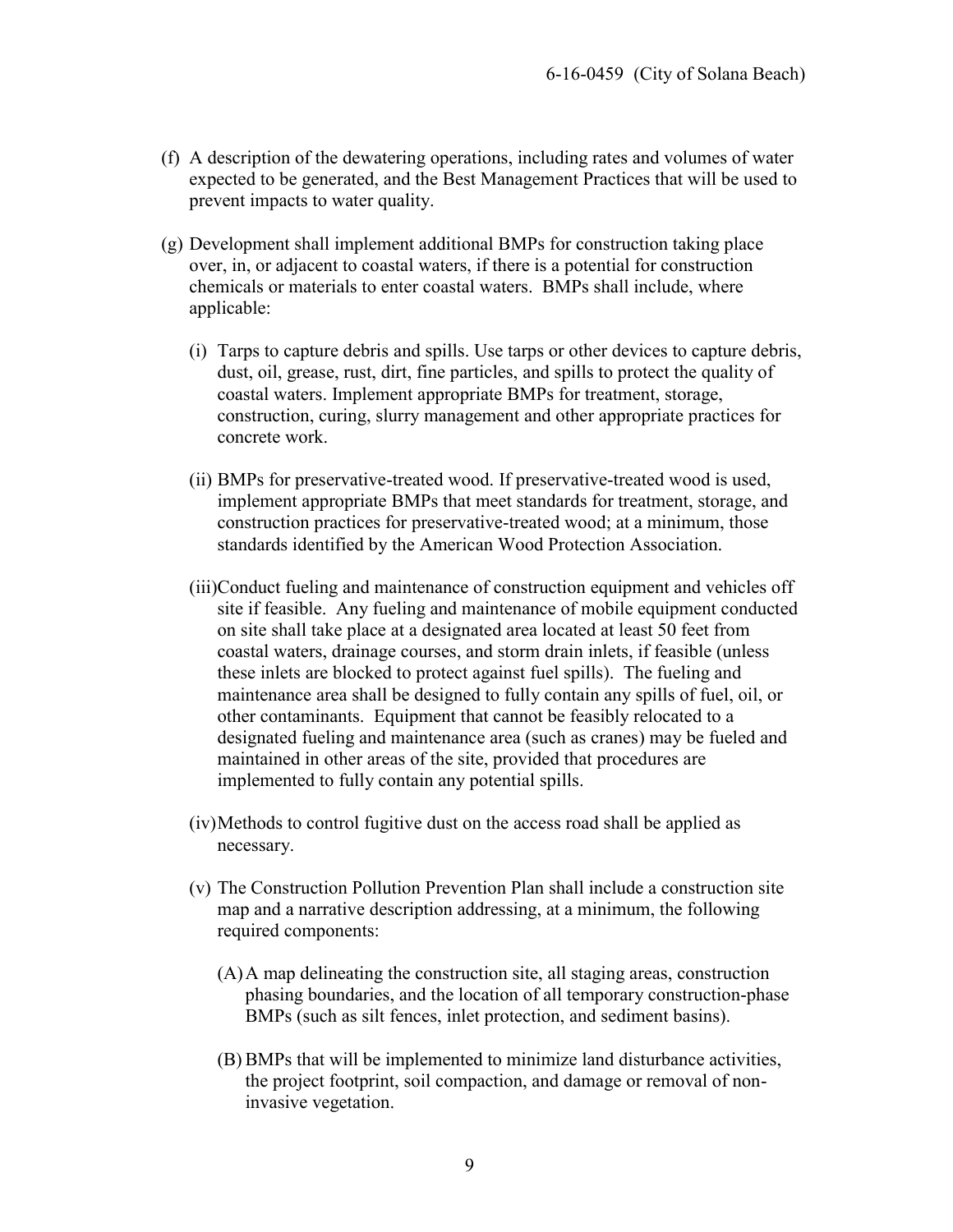- (C) BMPs that will be used to identify, and remove or isolate soils, containing aerially deposited lead.
- (D) BMPs that will be implemented to minimize erosion and sedimentation during construction activities, including:
	- (1) BMPs that will be implemented to stabilize soil during construction.
	- (2) BMPs that will be implemented to control erosion and sedimentation during construction.
	- (3) A schedule for installation and removal of temporary erosion and sedimentation control BMPs, and identification of temporary BMPs that will be converted to permanent post-development BMPs.
	- (4) BMPs that will be implemented to minimize polluted runoff from stockpiling soil and other excavated materials.
	- (5) A construction phasing schedule, if applicable to the project, with a description and timeline of significant land disturbance activities.
- (E) BMPs that will be implemented to minimize the discharge of other pollutants resulting from construction activities (such as paints, solvents, vehicle fluids, asphalt and cement compounds, trash, and debris) into runoff or coastal waters, including:
	- (1) BMPs that will be implemented to minimize polluted runoff from staging, storage, and disposal of construction chemicals and materials. Hydro mulch or a suitable alternative shall be placed at the staging area prior to its use for staging.
	- (2) Site management "good housekeeping" BMPs that will be implemented during construction, such as maintaining an inventory of products and chemicals used on site, and having a written plan for the clean-up of spills and leaks.
	- (3) BMPs that will be implemented, if needed, to either infiltrate runoff or treat it prior to conveyance off-site during construction.
	- (4) A construction schedule including the timing of inspection and maintenance of construction-phase BMPs, including temporary erosion and sedimentation control BMPs, as needed to ensure that the Coastal Development Permit's water quality requirements are met.

The applicant shall undertake development in accordance with the approved final plans. Any proposed changes to the approved final plans shall be reported to the Executive Director. No changes to the approved final plans shall occur without a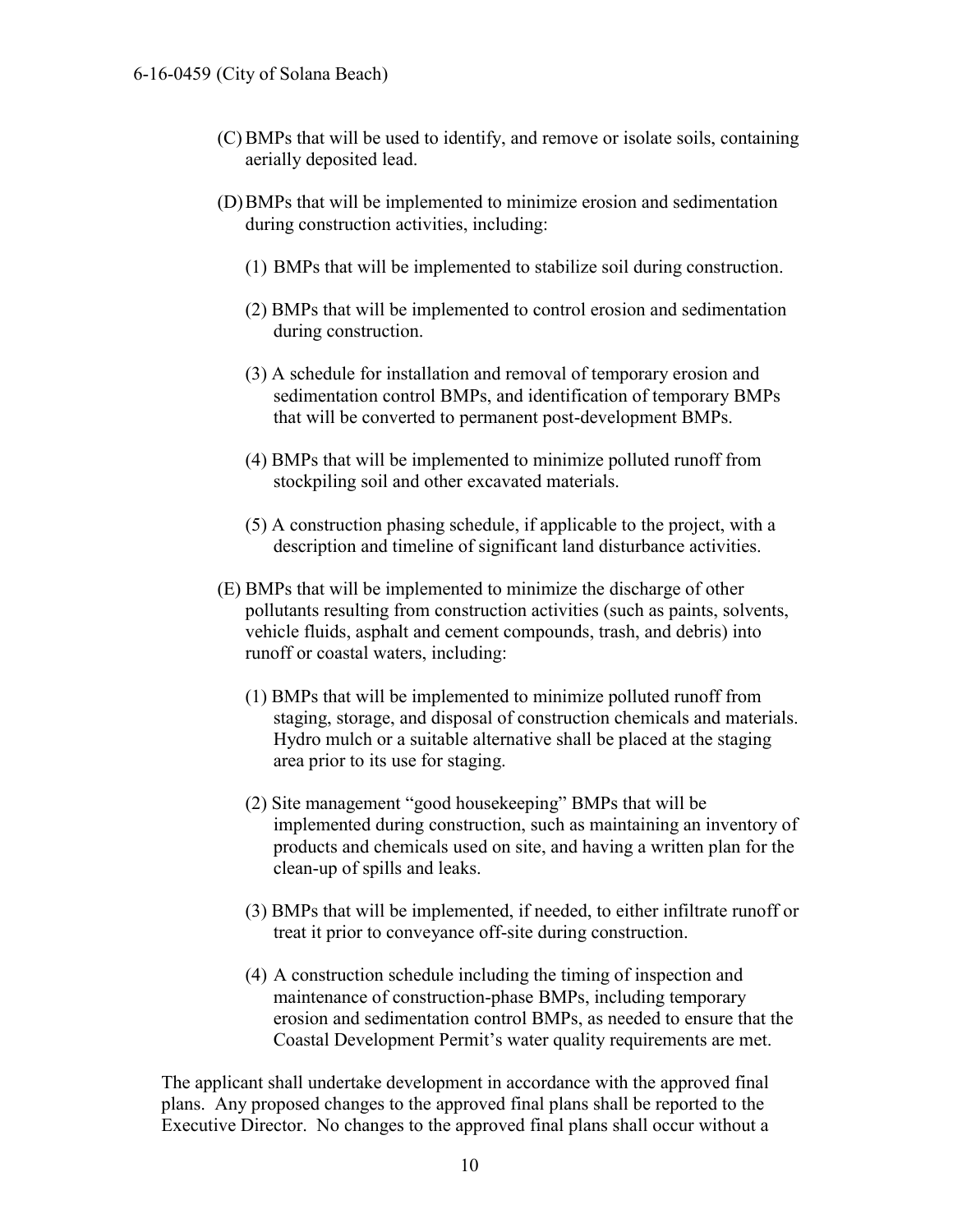Commission amendment to this Coastal Development Permit unless the Executive Director determines that no amendment is legally required.

#### 7. **Assumption of Risk, Waiver of Liability, and Indemnity.**

- (a) By acceptance of this permit, the permittee acknowledges and agrees (i) that the site may be subject to hazards, including but not limited to waves, storms, and flooding, many of which will worsen with future sea level rise; (ii) to assume the risks to the permittee and the property that is the subject of this permit of injury and damage from such hazards in connection with this permitted development; (iii) to unconditionally waive any claim of damage or liability against the Commission, its officers, agents, and employees for injury of damage from such hazards; and (iv) to indemnify and hold harmless the Commission, its officers, agents, and employees with respect to the Commission's approval of the project against any and all liability, claims, demands, damages, costs (including costs and fees incurred in defense of such claims), expenses, and amounts paid in settlement arising from any injury or damage due to such hazards.
- (b) PRIOR TO ISSUANCE OF THE COASTAL DEVELOPMENT PERMIT, the applicant shall submit a written agreement, in a form and content acceptable to the Executive Director, incorporating all of the above terms of subsection A of this condition.
- 8. **Coastal Hazards Response.** By acceptance of this Coastal Development Permit (CDP), the applicant acknowledges and agrees, on behalf of itself and all successors and assigns, that:
	- (a) Coastal Hazards. The site is subject to coastal hazards including but not limited to coastal erosion and flooding, and their interaction.
	- (b) Permit Intent. The intent of this CDP is to allow for the approved project to be constructed and used consistently with the terms and conditions of this CDP for only as long as the development remains safe for use, without additional substantive measures or protective devices.
	- (c) Future Removal of Development. The applicant shall remove or relocate, in part or in whole, the development authorized by this CDP, including, but not limited to the pump station and other development authorized under this CDP when the development becomes threatened by coastal hazards, such that the development presents a risk to life and property. Development associated with removal of authorized development shall require an amendment to this CDP, unless the Executive Director determines that no permit is required. In the event that portions of the development fall to the water or ground before they are removed, the applicant shall remove all recoverable debris associated with the development from the adjacent wetlands and lawfully dispose of the material in an approved disposal site.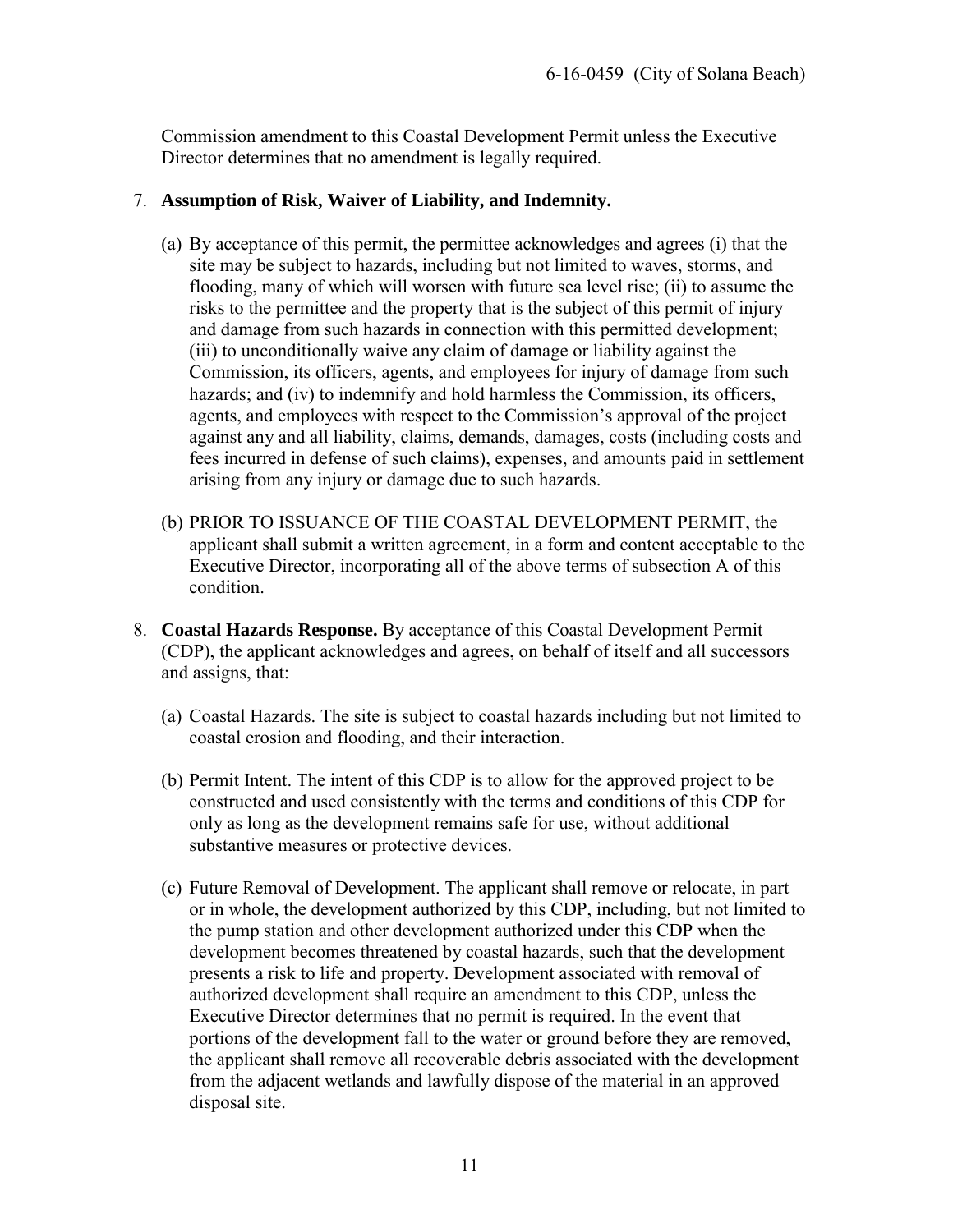#### <span id="page-11-0"></span>**IV. FINDINGS AND DECLARATIONS**

#### <span id="page-11-1"></span>**A. PROJECT DESCRIPTION**

The City is proposing to partially replace and to upgrade an existing sewer pump station. The proposed project involves construction of a new wetwell and replacement of the existing wetwell, pumps, piping, valves, and other mechanical equipment. The proposed project also involves the construction of a 20 ft. wide, 108 ft. long, 10 ft. deep, 152,000 gallon capacity emergency overflow below-grade storage basin. Temporary sheet piles will be driven in with a vibratory hammer to support the perimeter walls of the new emergency overflow storage basin during construction and then removed when the concrete walls of the basin are poured. During construction of the basin, the applicant will remove groundwater to a minimum of one foot below the deepest excavation and will discharge the water per the requirements of a National Pollution Discharge Elimination System (NPDES) permit from the San Diego Regional Water Quality Control Board. Approximately 1,500 cy of material will be exported to a disposal site located outside the Coastal Zone. All work will take place within the existing 6,600 sq. ft. footprint of the existing pump station (Exhibit 4). Construction staging for the proposed development will be located within an existing disturbed dirt area to the south of the pump station and access will be obtained via an existing dirt service road beginning at the north end of Rios Avenue (Exhibit 2). The applicant has estimated that the proposed development will take approximately eight months to complete.

This station pumps approximately 92% of the City's sewage through a force main under the San Elijo Lagoon to the San Elijo Joint Powers Authority water reclamation facility. The pump station was originally constructed in 1966. The City undertook significant upgrades to the pump station in 1982 and in 2014 the City replaced the entire electrical system of the pump station (CDP Exemption 6-13-0226-X/City of Solana Beach). The proposed project does not expand the capacity of the pump station, which is limited by the force main. Instead, the proposed project upgrades the facility to current standards for sewer pump stations.

Two unrelated projects are also scheduled to occur in the immediate vicinity and at the same time as the development proposed with this application. In May 2016, the Commission concurred with the consistency certification for the construction of 1.5 miles of a second mainline railroad track (double-tracking), a new railroad bridge over San Elijo Lagoon, and associated crossovers, signals, and other improvements (CC-0004- 15/SANDAG). A portion of the railroad double-tracking is located within 100 ft. of the sewer pump station. The railroad double-tracking project is expected to commence in 2017 and will take up to three years to complete. In addition, the San Elijo Lagoon Restoration Project (SELRP) is expected to go before the Commission at an upcoming hearing (CDP Application 6-16-0275/San Elijo Lagoon Conservancy & Caltrans). The SELRP includes significant reconfiguration of the lagoon elevations via grading and dredging to improve tidal circulation. Portions of the lagoon restoration are also planned within 100 ft. of the sewer pump station.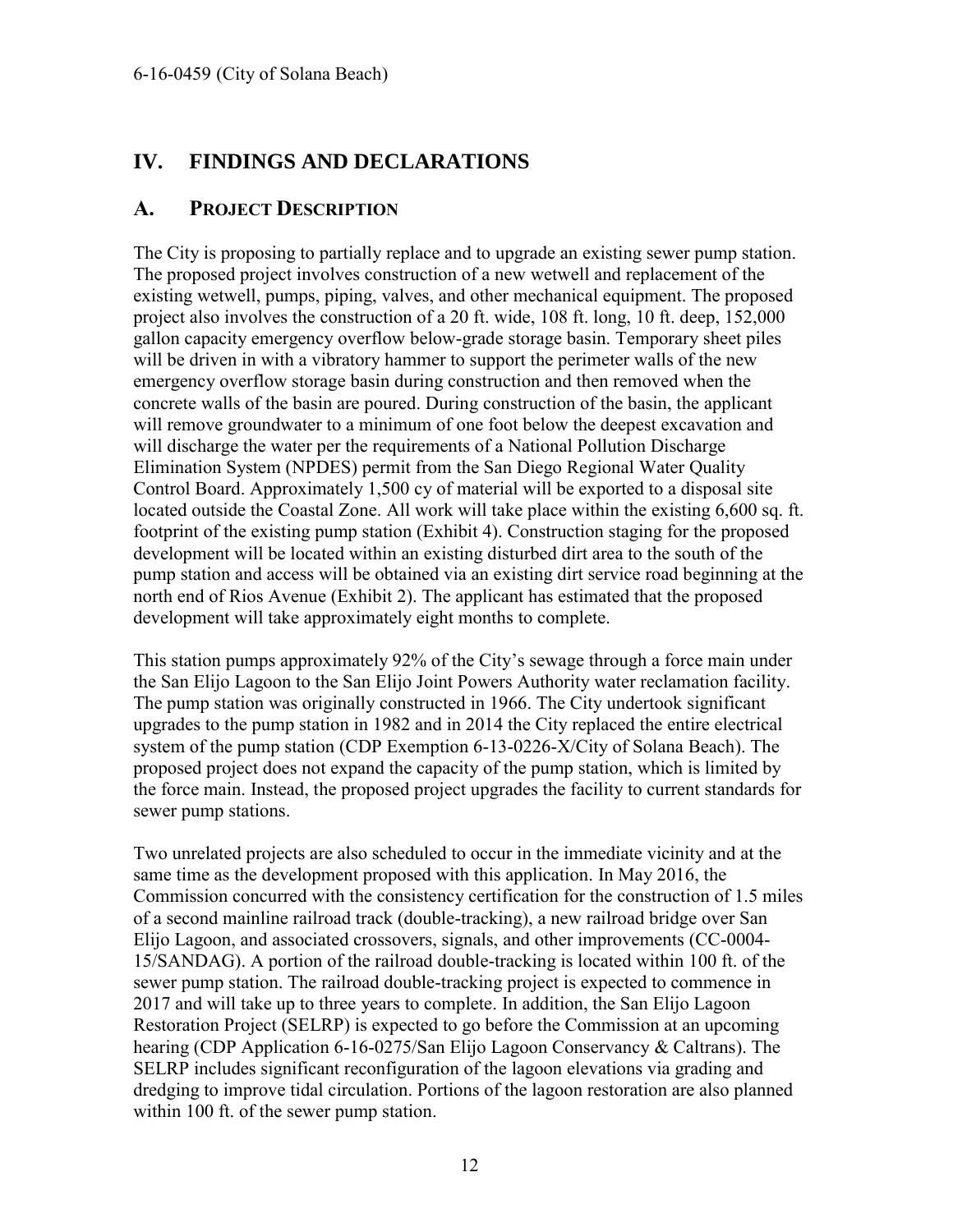The subject site and the proposed staging area are located within the City of Solana Beach. Specifically, the project is located between the railroad right of way and the San Elijo Lagoon on an existing dirt access road beginning at the north end of Rios Avenue (Exhibit 2). The proposed development is located within the Commission's area of original jurisdiction and as such, the standard of review is the Chapter 3 policies of the Coastal Act, with the City of Solana Beach's LUP used as guidance.

#### <span id="page-12-0"></span>**B. BIOLOGICAL RESOURCES/WATER QUALITY**

Section 30240 of the Coastal Act requires that development in areas adjacent to environmentally sensitive habitat areas be sited designed to prevent impacts which would significantly degrede those areas. Sections 30230, 30231, and 30232 of the Coastal Act protect the quality of coastal waters and marine resources.

#### **Section 30240**

*(a) Environmentally sensitive habitat areas shall be protected against any significant disruption of habitat values and only uses dependent on those resources shall be allowed within those areas.* 

 *(b) Development in areas adjacent to environmentally sensitive habitat areas and parks and recreation areas shall be sited and designed to prevent impacts which would significantly degrade those areas, and shall be compatible with the continuance of those habitat and recreation areas.* 

#### **Section 30230**

*Marine resources shall be maintained, enhanced, and where feasible, restored. Special protection shall be given to areas and species of special biological or economic significance. Uses of the marine environment shall be carried out in a manner that will sustain the biological productivity of coastal waters and that will maintain healthy populations of all species of marine organisms adequate for long-term commercial, recreational, scientific, and educational purposes.* 

#### **Section 30231**

*The biological productivity and the quality of coastal waters, streams, wetlands, estuaries, and lakes appropriate to maintain optimum populations of marine organisms and for the protection of human health shall be maintained, and where feasible, restored, through, among other means, minimizing adverse effects of waste water discharges and entrainment, controlling runoff, preventing depletion of ground water supplies and substantial interference with surface water flow, encouraging waste water*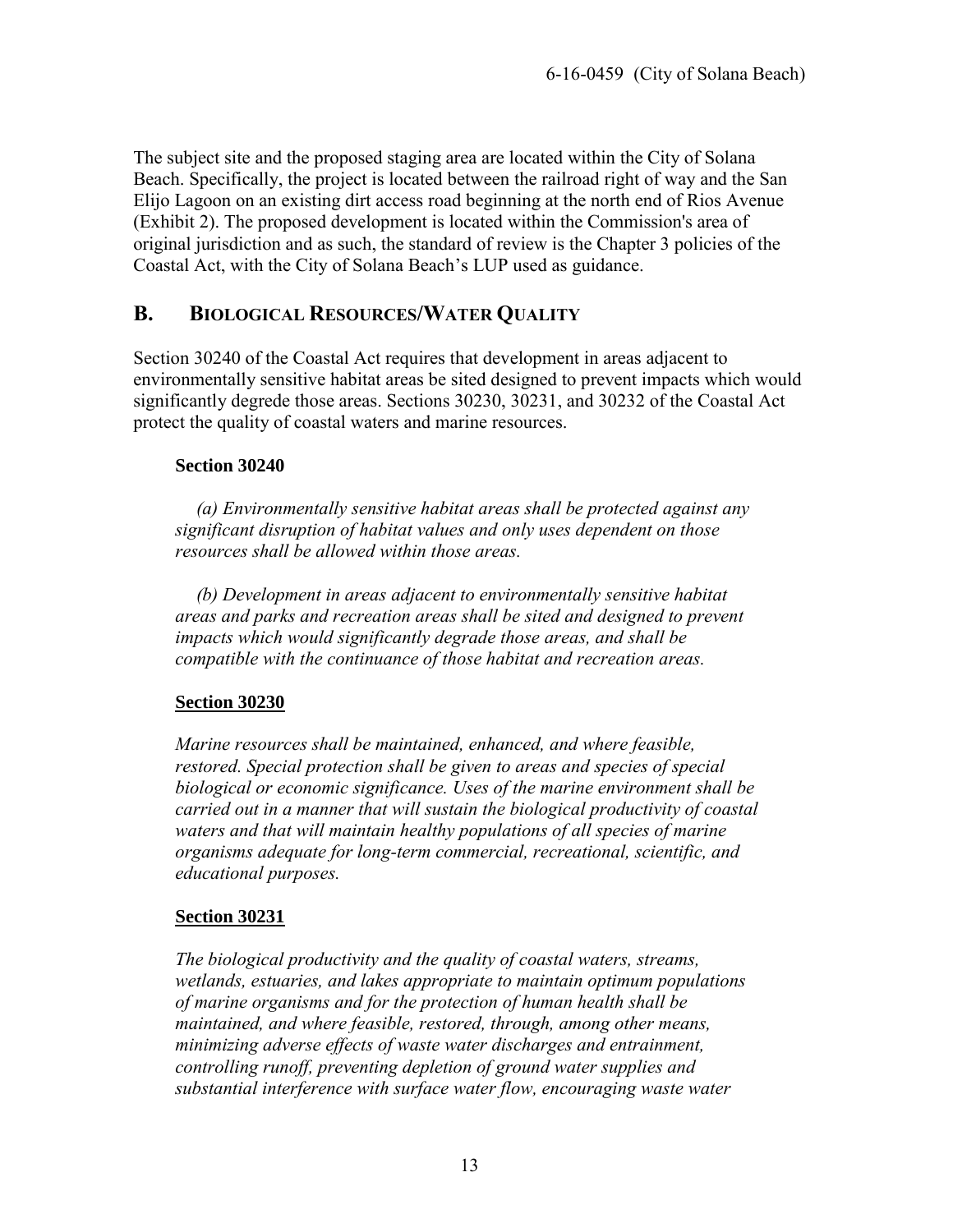*reclamation, maintaining natural vegetation buffer areas that protect riparian habitats, and minimizing alteration of natural streams.* 

#### **Section 30232**

*Protection against the spillage of crude oil, gas, petroleum products, or hazardous substances shall be provided in relation to any development or transportation of such materials. Effective containment and clean up facilities and procedures shall be provided for accidental spills that do occur.* 

The following policies of the City of Solana Beach certified Land Use Plan also protect environmentally sensitive habitats:

*Policy 3.8: ESHA shall be protected against significant disruption of habitat values, and only uses dependent on such resources shall be allowed within such areas.* 

*Policy 3.13: ESHA shall be protected and, where feasible, enhanced. Where pedestrian access through ESHA is permitted, well-defined footpaths or other means of directing use and minimizing adverse impacts shall be used. Nesting and roosting areas for sensitive birds such as Western snowy plovers and least terns shall be protected by means, which may include, but are not limited to, fencing, signing, or seasonal access restrictions.* 

*Policy 3.16: The use of insecticides, herbicides, rodenticides or other toxic substances by City employees and contractors in construction and maintenance of City facilities and other development shall be minimized in and adjacent to ESHA.* 

*Policy 3.22: Development adjacent to ESHAs shall minimize impacts to habitat values or sensitive species to the maximum extent feasible...* 

*Policy 3.33: The City should coordinate with the CDFW and USFWS, NMFS, and other resource management agencies, as applicable, in the review of development applications in order to ensure that impacts to ESHA and marine resources, including rare, threatened, or endangered species, are avoided and minimized.* 

*Policy 3.42: Earthmoving during the rainy season (extending from November 1 to March 1) should be restricted for development that is (1) located within or adjacent to ESHA, or (2) that includes grading on slopes greater than 4:1 except for grading on coastal bluffs that is required for bluff retention devices. In such cases, approved grading shall not be undertaken unless there is sufficient time to complete grading operations before the rainy season. If grading operations are not completed before the rainy season begins, grading shall be halted and temporary erosion control measures shall be put into place to minimize erosion until grading resumes after March 1, unless the City determines that completion of grading would be more protective of resources.* 

*Policy 3.43: Where grading is permitted during the rainy season (extending from November 1 to March 1), erosion control measures such as sediment basins, silt fencing, sandbagging, installation of geofabrics, shall be implemented prior to and*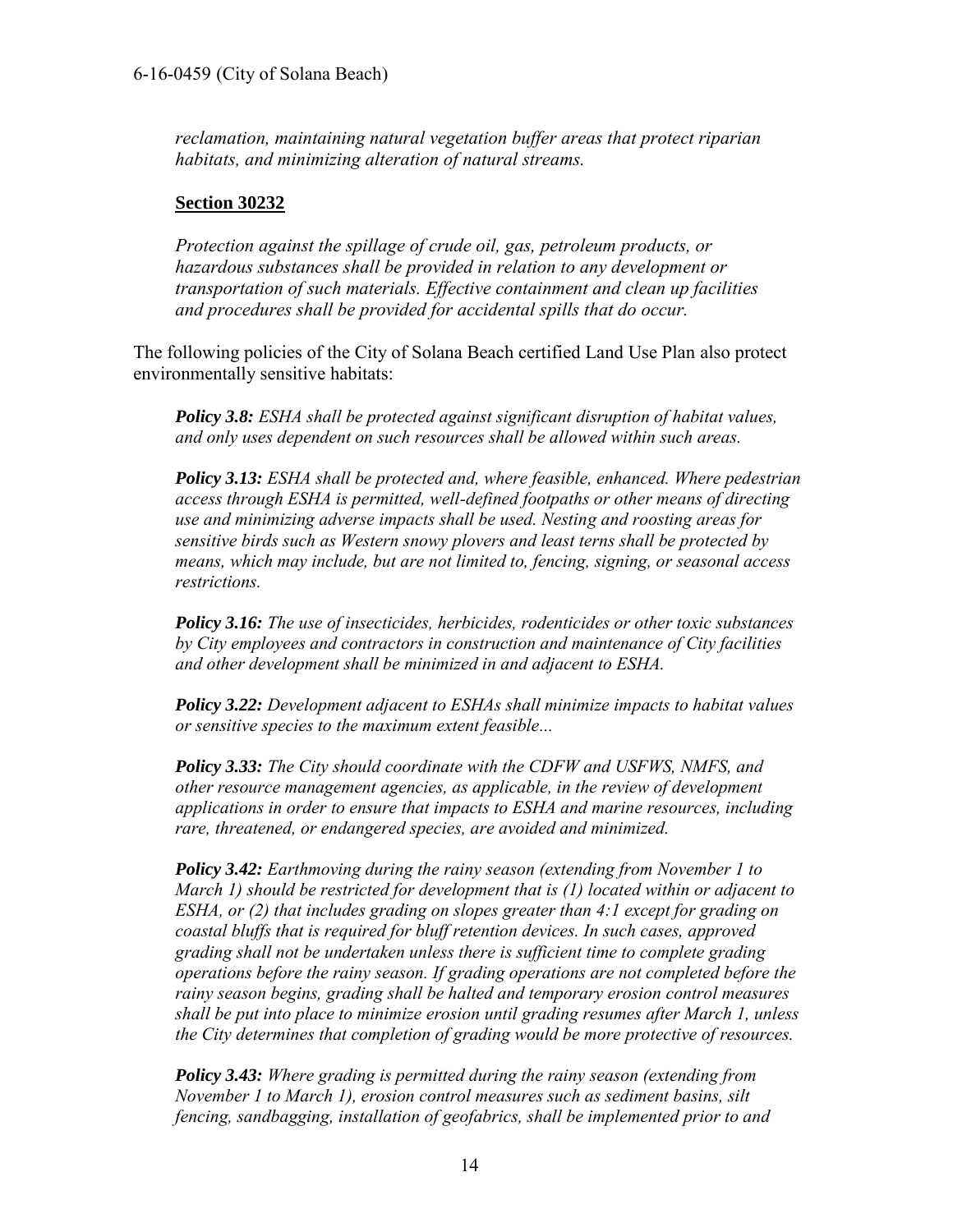*concurrent with grading operations. Such measures shall be maintained through final grading and until landscaping and permanent drainage is installed.* 

*Policy 3.69: The biological productivity and the quality of wetlands shall be protected and, where feasible, restored.* 

*Policy 4.57: Siting and design of new shoreline development and bluff retention devices shall take into account predicted future changes in sea level. In particular, an acceleration of the historic rate of sea level rise shall be considered and based upon up-to-date scientific papers and studies, agency guidance (such as the 2010 Sea Level Guidance from the California Ocean Protection Council), and reports by national and international groups such as the National Research Council and the Intergovernmental Panel on Climate Change. Consistent with all provisions of the LCP, new structures shall be set back a sufficient distance landward to eliminate or minimize, to the maximum extent feasible, hazards associated with anticipated sea level rise over the expected economic life of the structure.* 

San Elijo Lagoon Ecological Reserve is a coastal wetland with ecological resources that are important to the region, as well as a recreational and visual amenity for the community. The lagoon and adjacent uplands in the reserve provide habitats that support sensitive species. The lagoon area is biologically rich with over 20 species of fish, over 20 species of reptiles and amphibians, 24 species of mammals, and over 295 bird species (including 65 nesting), in addition to a complex suite of terrestrial and marine invertebrates. Included are six federally threatened and endangered birds, such as lightfooted Ridgway's rail (*Rallus obsoletus levipes*) and least Bell's vireo (*Vireo bellii pusillus*). Biological surveys of the lagoon study area (for example, the San Elijo Lagoon Restoration Project Final EIR/EIS) have identified at least one federally listed plant species, Del Mar manzanita (*Arctostaphylos glandulosa* ssp.*crassifolia*); one state-listed plant species, Orcutt's goldenbush (*Hazardia orcuttii*); and 20 additional special status plants. A mosaic of habitat and ecosystems occurs, from open water to dense freshwater marsh. The lagoon's habitat values are linked directly to tidal inundation and frequency.

The pump station site itself is graded and developed and does not contain any sensitive habitat. The existing dirt access road is sufficient to allow construction vehicles to access the site, and the City has identified a staging area adjacent to the roadway that is disturbed and large enough to accommodate the project without encroaching into sensitive habitat. Thus, as proposed, no direct impacts to native habitat area are expected.

However, construction noise can adversely impact bird species, particularly during the breeding season. The applicant has proposed to undertake the most noise intensive construction activities outside of the bird breeding season. However, a 2015 survey by AECOM of the San Elijo Lagoon found that there were various pairs of Ridgeway's rails within a close proximity to the pump station (Exhibit 5). While no direct impacts to sensitive species are anticipated, if the noise intensive construction activities of the project were to extend into the breeding season, special status avian species, including the Coastal California gnatcatcher, Least Bell's vireo, Light-footed clapper rail, western snowy plover, and California least tern could be potentially be affected by temporary construction noise if the birds are nesting near the construction area.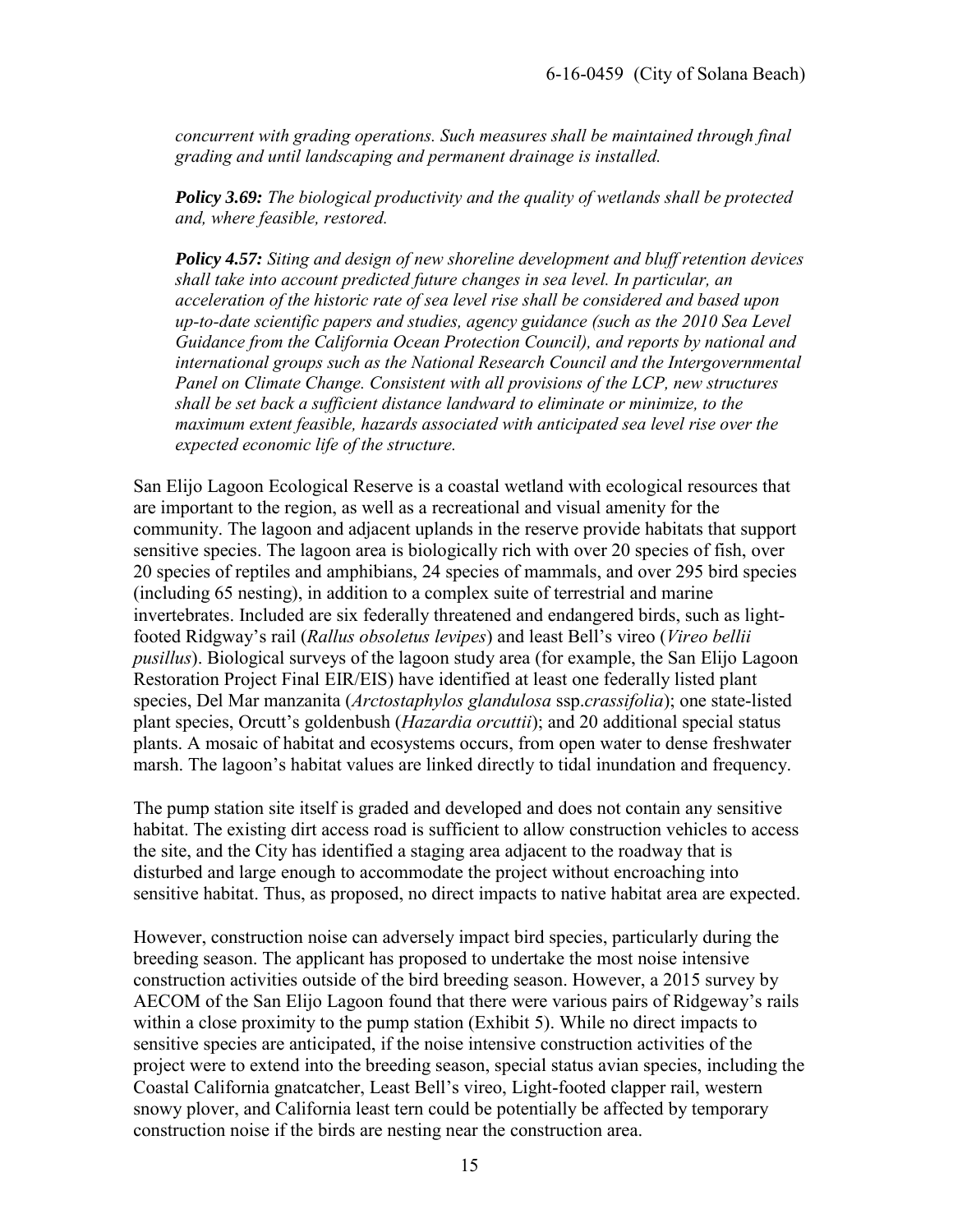The City has provided a construction schedule showing that the work that generates the highest noise levels, which includes demolition, shoring, and excavation, will be conducted outside of the nesting season. The City has also proposed the following noise reduction measure if noise levels exceed 60 dB(A) during the nesting season:

*Temporary sound barriers or sound blankets shall be installed between construction operations and off-site bird nests. The project contractor shall construct a temporary sound wall between the location of the heavy equipment of the areas of any nearby nesting birds. Sound walls shall be a height of at least 10-feet above grade, and shall be constructed of a material with a minimum weight of two pounds per square foot with no gaps or perforations. The sound wall shall remain in place until the conclusion of construction activities.*

In addition, as previously described, the project is proposed to be constructed in the immediate vicinity and at the same time as the railroad double-tracking project and with the upcoming SELRP project. The railroad double-tracking project and the SELRP are of a much larger scale than the proposed project and will result in substantial impacts to the lagoon habitat that are required to be mitigated for, including noise impacts. In the Commission's concurrence with the double-tracking, the Commission determined that sensitive bird species would be adequately protected from the construction noise associated with that work if pre-construction bird nesting monitoring is undertaken and that work only occur within 500 ft. of an active California gnatcatcher or Ridgeway's rail nest if the decibel level was kept to a maximum of 60 dB(A). The subject project is not expected to have any greater noise impacts than the double-tracking project. Therefore, consistent with the Commission's approval of the railroad double-tracking project, Special Condition 3 of this permit requires that pre-construction and ongoing weekly bird nesting surveys be undertaken and that work only occur within 500 ft. of an active California gnatcatcher or Ridgeway's rail nest if the decibel level is kept to a maximum of  $60$  dB(A).

The applicant shall also be responsible for providing the surveys to the Executive Director of the Commission, to the California Department of Fish and Wildlife, and to the Carlsbad Fish and Wildlife Office (USFWS) within 48 hours of undertaking the survey and within 24 hours of locating any Ridgway's rails. The Commission ecologist and staff from CDFW and USFWS have reviewed the subject project and concur with the adequacy of the project design and special conditions to protect listed bird species in the vicinity of the project site.

The Solana Beach Land Use Plan (LUP) encourages grading to take place outside the rainy season (Extending from November 1 to March  $1<sup>st</sup>$ ). However, in this particular case and consistent with the LUP, allowing grading during the rainy season (outside of bird nesting season) would be most protective of the endangered bird species that inhabit the San Elijo Lagoon. To prevent adverse impacts to the lagoon, Special Conditions 4 and 6 require extensive spill prevention and water quality protection measures. As conditioned, grading during the rainy season is not expected to adversely impact the adjacent lagoon.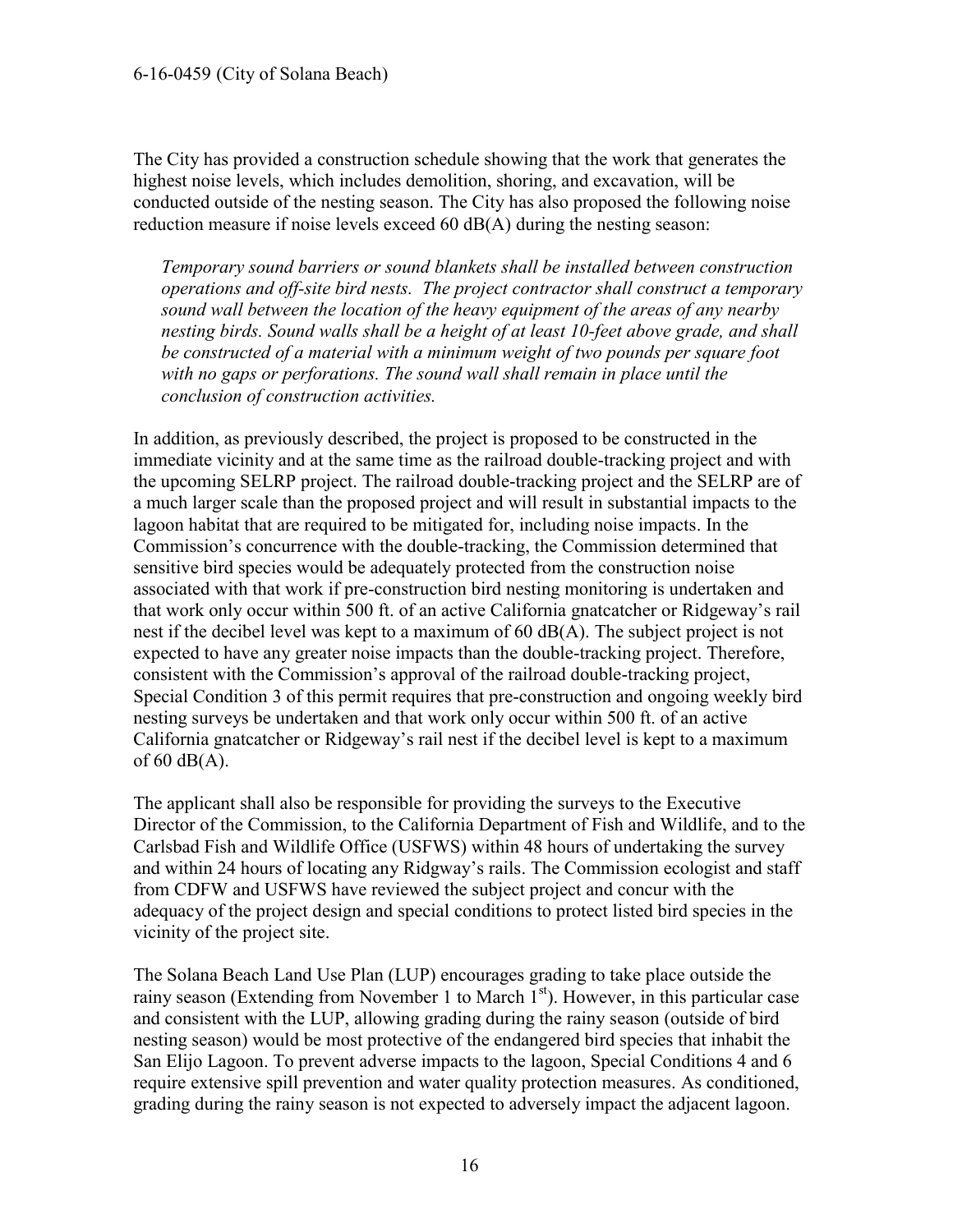Special Condition 1 is required so that the Commission receives final plans and to memorialize the elimination of a northern staging area that is no longer proposed by the applicant. Special Condition 2 requires that the applicant submit a final staging plan to the Commission to delineate the location of fences to be installed around the development site and the staging area to ensure that sensitive habitat areas are not impacted by the proposed development. The applicant is required to submit any changes to the staging plan to the Executive Director of the Commission for written approval.

#### **Alternatives**

The City evaluated alternative locations for the pump station, but ultimately determined the pump station was necessary and optimal in its current location. Relocation of the pump station at this time is infeasible due primarily to the locations and elevations of the existing incoming sewer pipelines. The existing incoming pipelines use gravity to transport sewage to the existing low-lying pump station. Relocation of the pump station to a higher elevation outside the lagoon would result in the need for multiple additional pump stations to get sewage to the primary pump station. In addition, if the pump station were relocated, the existing sewer forcemain within the lagoon and the existing incoming sewer pipelines would need to be re-routed which would result in construction impacts to the lagoon. Therefore, topographical and slope requirements to maintain adequate flow speeds within the gravity sewers and new impacts to lagoon habitat preclude moving the pump station outside of the hazardous area at this time.

Although no feasible alternative location exists at this time, a shoreline location at risk for flooding and erosion is not a preferred location for critical infrastructure, and the City should investigate alternatives locations or options for long-term infrastructure management siting. In the case of the proposed project, the pump station is expected to be safely sited for its design life of 50 years. However, in order to ensure that no additional substantive measures or protective devices will be required to protect the structure in the future, Special Condition 8 requires the applicant to acknowledge that the site is subject to coastal hazards and agree to remove the proposed development when it is threatened in such a way that would require a response beyond ordinary repair and maintenance. Furthermore, Special Condition 7 requires the applicant to assume all risks for developing at this location. Special Condition 5 requires that as-built plans be submitted to the Commission within 30 days of project completion.

The applicant has coordinated with the California Department of Fish and Wildlife (CDFW), the US Fish and Wildlife Service (USFWS), and the San Elijo Lagoon Conservancy on the design of the proposed project. The CDFG, USFWS, and the San Elijo Lagoon Conservancy provided direction and confirmation on the type and scope of work to be performed by the applicant, The Commission finds that this proposal represents the alternative with the least adverse impacts to coastal resources because impacts will be minimized to the maximum extent feasible, based on the circumstances. In summary, all impacts to native habitats have been avoided or minimized and mitigated to the maximum extent feasible. Therefore, the Commission finds the proposed development, as conditioned, is consistent with Section 30240 and 30251 of the Coastal Act and with the policies of the City's certified LUP.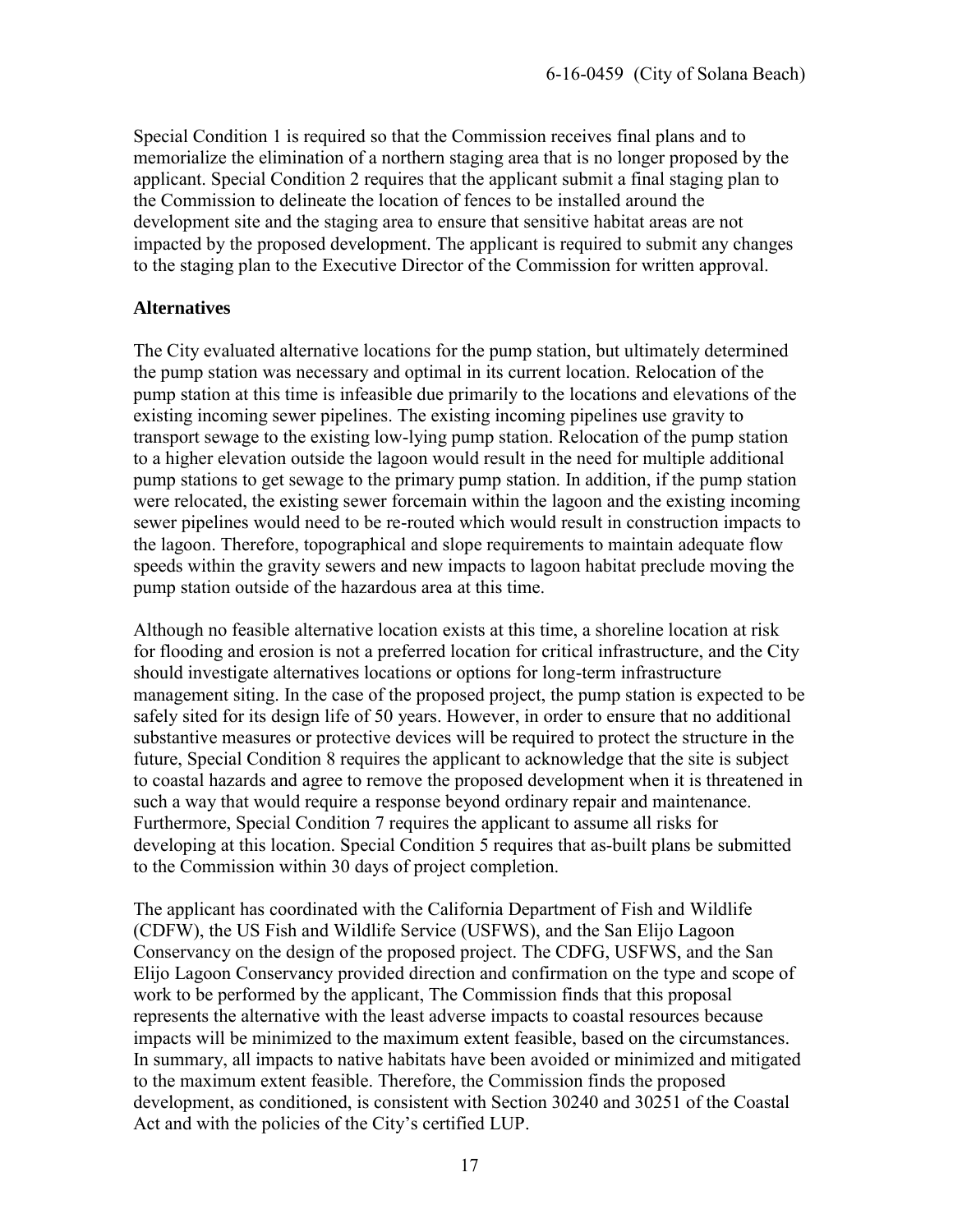#### <span id="page-17-0"></span>**C. COASTAL HAZARDS AND SEA LEVEL RISE**

Coastal Act Section 30253 states:

*New development shall...: (1) Minimize risks to life and property in areas of high geologic, flood, and fire hazard. (2) Assure stability and structural integrity, and neither create nor contribute significantly to erosion, geologic instability, or destruction of the site or surrounding area or in any way require the construction of protective devices that would substantially alter natural landforms along bluffs and cliffs* […]

The following policies of the City of Solana Beach certified Land Use Plan are applicable to development located within flood prove areas:

*Policy 4.5: Development within flood prone areas subject to inundation or erosion shall be prohibited unless no alternative building site exists on the legal lot and proper mitigation measures are provided to minimize or eliminate risks to life and property from flood hazard. The City shall ensure that permitted development and fill in the 100 year floodplain will not result in an obstruction to flood control and that such development will not adversely affect coastal wetlands, riparian areas, or other sensitive habitat areas within the floodplain. (The Floodplain Overlay applies to areas within the 100-year floodplain as shown in Exhibit 4-6)* 

*Policy 4.6: Permitted infill development in the 100-year floodplain shall be limited to structures capable of withstanding periodic flooding without requiring the construction of on or off-site flood protective works or channelization. Proposed development shall be required to incorporate the best mitigation measures feasible pursuant to Public Resources Code Section 30236.* 

The Coastal Act requires that development minimize risks in areas of high flood hazard. Wastewater treatment and disposal systems are often located in areas that will be impacted by flooding and sea level rise. To avoid risks to property and the potential need for shoreline protection, new facilities should be located outside of hazardous areas when possible, and if avoidance is not possible, elements of the system that are in hazardous areas should be minimized and designed to withstand worst-case scenario sea level rise impacts.

#### **Sea Level Rise**

Sea level rise has occurred on a local and global scale over the past century, and projections suggest that its rate may accelerate in the future. Since the existing sewer pump station is located directly adjacent to the marine environment, sea level rise considerations must be incorporated into its design to determine and avoid potential sea level rise impacts. Potential effects of sea level rise on the pump station include increased shoreline erosion, scour and flooding, all of which could affect the long-term stability of the pump station. In March 2013, the State of California's Climate Action Team and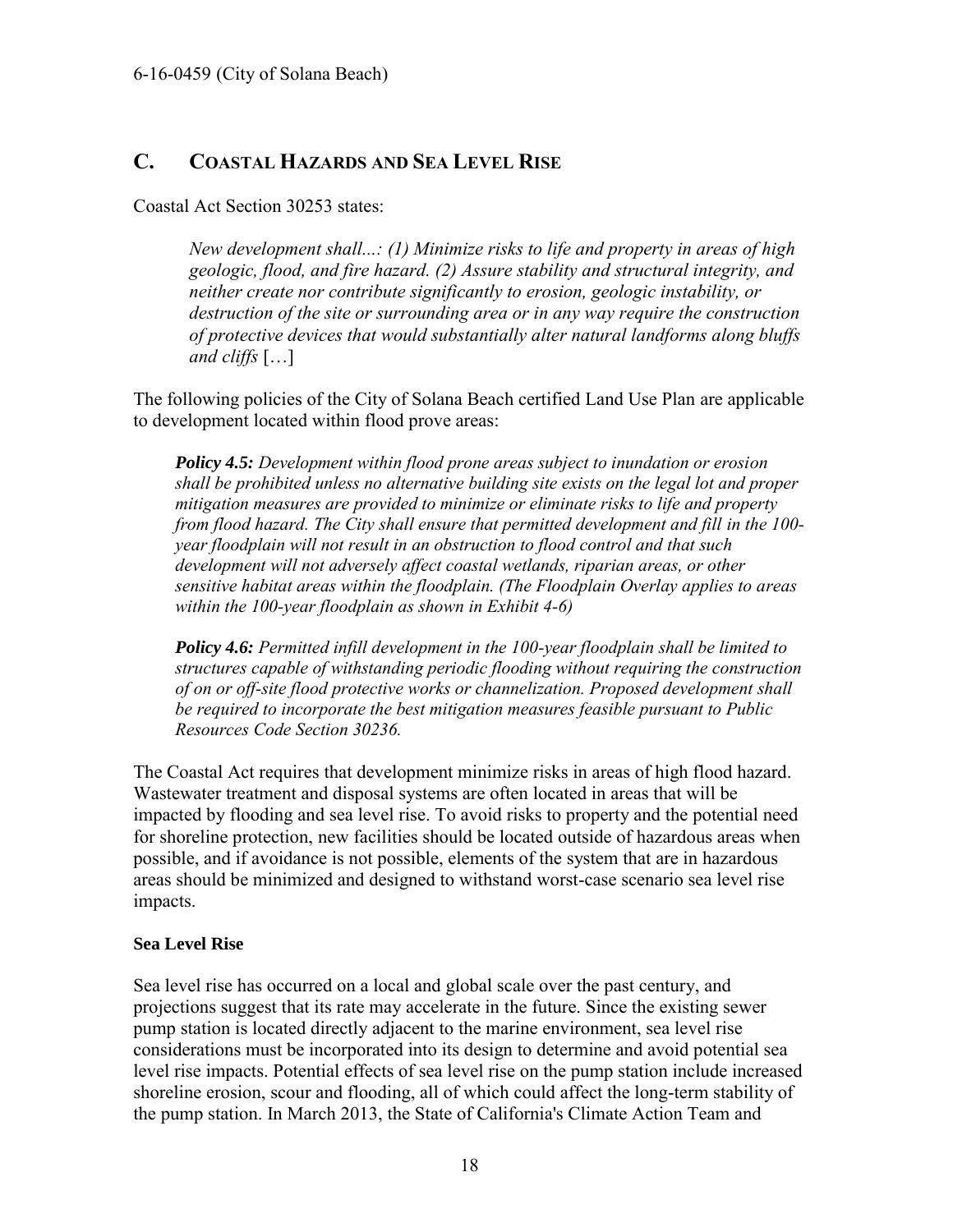Ocean Protection Council established the latest sea level rise guidance- with projected ranges in sea level rise of 0.13-0.98 ft. between 2000 and 2030, 0.39-2 ft. between 2000 and 2050, and 1.38-5.48 ft. between 2000 and  $2100.<sup>4</sup>$  The Commission's Sea Level Rise guidance document, adopted in August 2015, found that the best available science suggests that sea level could rise by as much as 2 feet by the year 2050 and as much as 5.5 feet by the year 2100.<sup>5,6</sup>

The applicant states that the design life of the existing pump station and the proposed improvements is approximately 50 years and is not expected to be affected by rising sea levels in the lagoon within its design life. The elevation of the existing dirt service road is at approximately nine ft. MSL, while the pump station is protected up to elevation 14 ft. due to a perimeter retaining wall that is proposed to be partially replaced pursuant to this application. The 100 year FEMA flood maps for this area show that the base flood elevation is at nine ft. An additional 24 inches of sea level rise (high end estimate for 2050) would result in a flood elevation of approximately 11 ft. Thus, the at-grade components of the pump station would be safe from inundation, while the dirt service road would be subject to flooding. The City states that the dirt service road could be elevated incrementally in the future without adversely impacting the San Elijo Lagoon, which would ensure accessibility to the pump station. The below-grade components of the pump station are designed to resist water infiltration and would not be at risk from sea level rise.

Thus, although long-term stability cannot be assured, as conditioned, the proposed project minimizes risks to life and property in areas of high flood hazard risk and would not require additional, more substantial protective measures in the future because it would be removed when it is in danger, consistent with Coastal Act Section 30253.

#### <span id="page-18-0"></span>**D. VISUAL RESOURCES**

Section 30251 of the Coastal Act requires the minimization of the alteration of natural landforms to protect the scenic and visual qualities of coastal areas.

#### **Section 30251**

*The scenic and visual qualities of coastal areas shall be considered and protected as a resource of public importance. Permitted development shall be sited and designed to protect views to and along the ocean and scenic coastal* 

 $\overline{a}$ 4 Based on the latest and most relevant science presented in the 2012 National Research Council Study

<sup>5</sup> The 2012 National Research Council's Report, Sea Level Rise for the Coasts of California, Oregon and Washington: Past Present and Future, is currently considered the best available science on sea-level rise for California. The NRC report predicts that for areas south of Cape Mendocino, sea level may increase between 16.56 and 65.76 inches between 2000 and 2100 (NRC, 2012).

<sup>6</sup> California Coastal Commission Sea Level Rise Policy Guidance – Interpretive Guidelines for Addressing Sea Level Rise in Local Coastal Programs and Coastal Development Permits – Adopted August 12, 2015.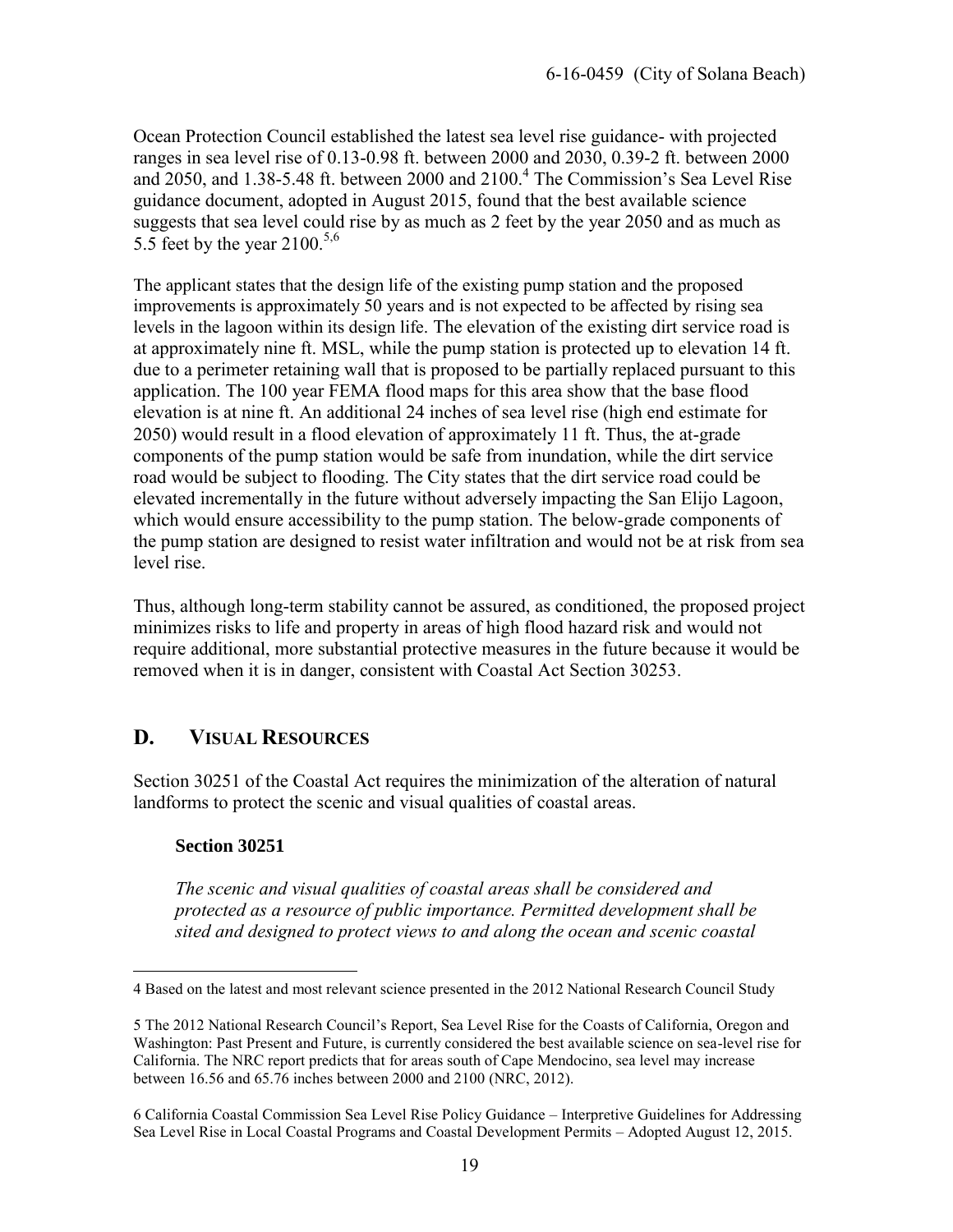*areas, to minimize the alteration of natural land forms, to be visually compatible with the character of surrounding areas, and, where feasible, to restore and enhance visual quality in visually degraded areas. New development in highly scenic areas such as those designated in the California Coastline Preservation and Recreation Plan prepared by the Department of Parks and Recreation and by local government shall be subordinate to the character of its setting.* 

The following policies of the City of Solana Beach certified Land Use Plan also protect the scenic and visual qualities of coastal areas:

*Policy 6.1: The City of Solana Beach contains scenic resources of local, regional and national importance. The scenic and visual qualities of these areas shall be protected and where feasible enhanced.* 

*Policy 6.6: New development on properties visible from public trails in and around San Elijo Lagoon and the San Dieguito River Valley shall be sited and designed to protect public views of the ridgelines and natural features of the area through measures including, but not limited to, providing setbacks from the slope edge, restricting the building maximum size, reducing maximum height limits, incorporating landscape elements and screening, incorporating earthen colors and exterior materials that are compatible with the surrounding natural landscape (avoiding bright whites and other colors except as minor accents). The use of highly reflective materials shall be prohibited.* 

The project area is visible from the public access trails within the San Elijo Lagoon. However, the proposed development consists of replacing the existing mechanical elements of the pump station and constructing below-grade improvements. The visual aspects and height of the pump station will not change as a result of the proposed development. The proposed development, as conditioned, will be compatible with the character and scale of the surrounding area and will not impact public views. Therefore, the Commission finds that the development, as conditioned, conforms to Section 30251 of the Coastal Act and the visual resource policies of the Coastal Act and with the policies of the City's certified LUP.

#### <span id="page-19-0"></span>**E. PUBLIC ACCESS**

The following Chapter 3 policies of the Coastal Act are most applicable to this development, and states, in part:

#### **Section 30212**

*(a) Public access from the nearest public roadway to the shoreline and along the coast shall be provided in new development projects except where: (1) it is inconsistent with … the protection of fragile coastal resources, (2) adequate access exists nearby…*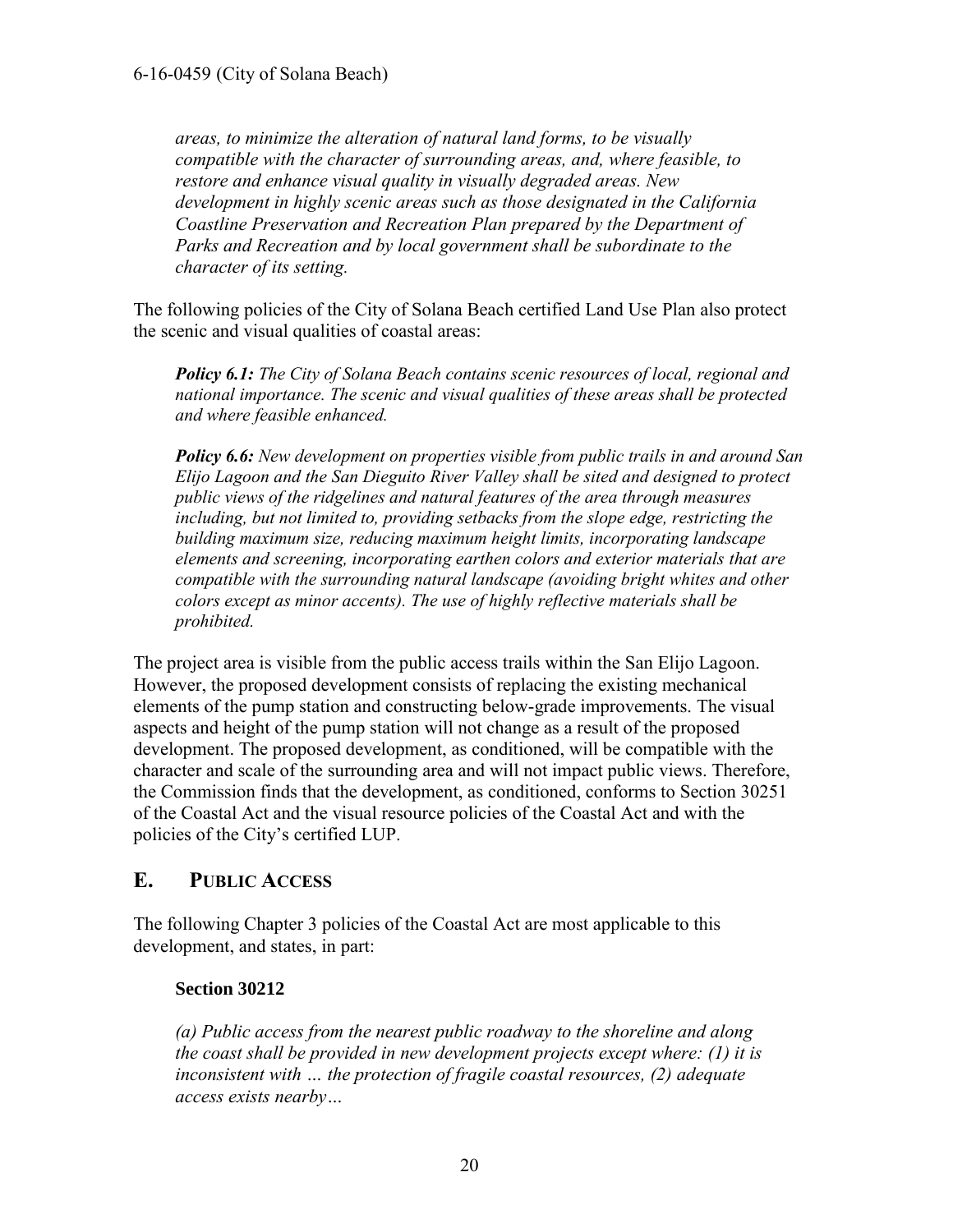*(b) For purposes of this section, "new development" does not include:* 

 *[…]* 

 *(3) Improvements to any structure which do not change the intensity of its use, which do not increase either the floor area, height, or bulk of the structure by more than 10 percent, which do not block or impede public access, and which do not result in a seaward encroachment by the structure…* 

#### **Section 30604(c)**

[…]

*(c) Every coastal development permit issued for any development between the nearest public road and the sea or the shoreline of any body of water located within the coastal zone shall include a specific finding that the development is in conformity with the public access and public recreation policies of Chapter 3 (commencing with Section 30200)…* 

#### **Section 30253**

*New development shall do all of the following:* 

 *[…]* 

*(c) Be consistent with requirements imposed by an air pollution control district or the State Air Resources Board as to each particular development...* 

The following policy of the City of Solana Beach certified Land Use Plan also protects existing public access trails:

*Policy 2.3: The shoreline, parklands, beaches and trails located within the City provide coastal access and a wide range of recreational opportunities in natural settings which include hiking, bird watching, walking, bicycling, educational study and picnicking. These recreational opportunities should be protected, and where feasible, expanded or enhanced as resources of regional, state and national importance.*

The pump station is located on an existing dirt service road which is also open for pedestrian use. The applicant is not proposing to close the service road to the public during the eight month project construction period. There will be an increase in the number of truck trips resulting from the project during construction  $(\sim 3.145$  truck trips); however, since the road will remain open, this is not expected to significantly impede public access.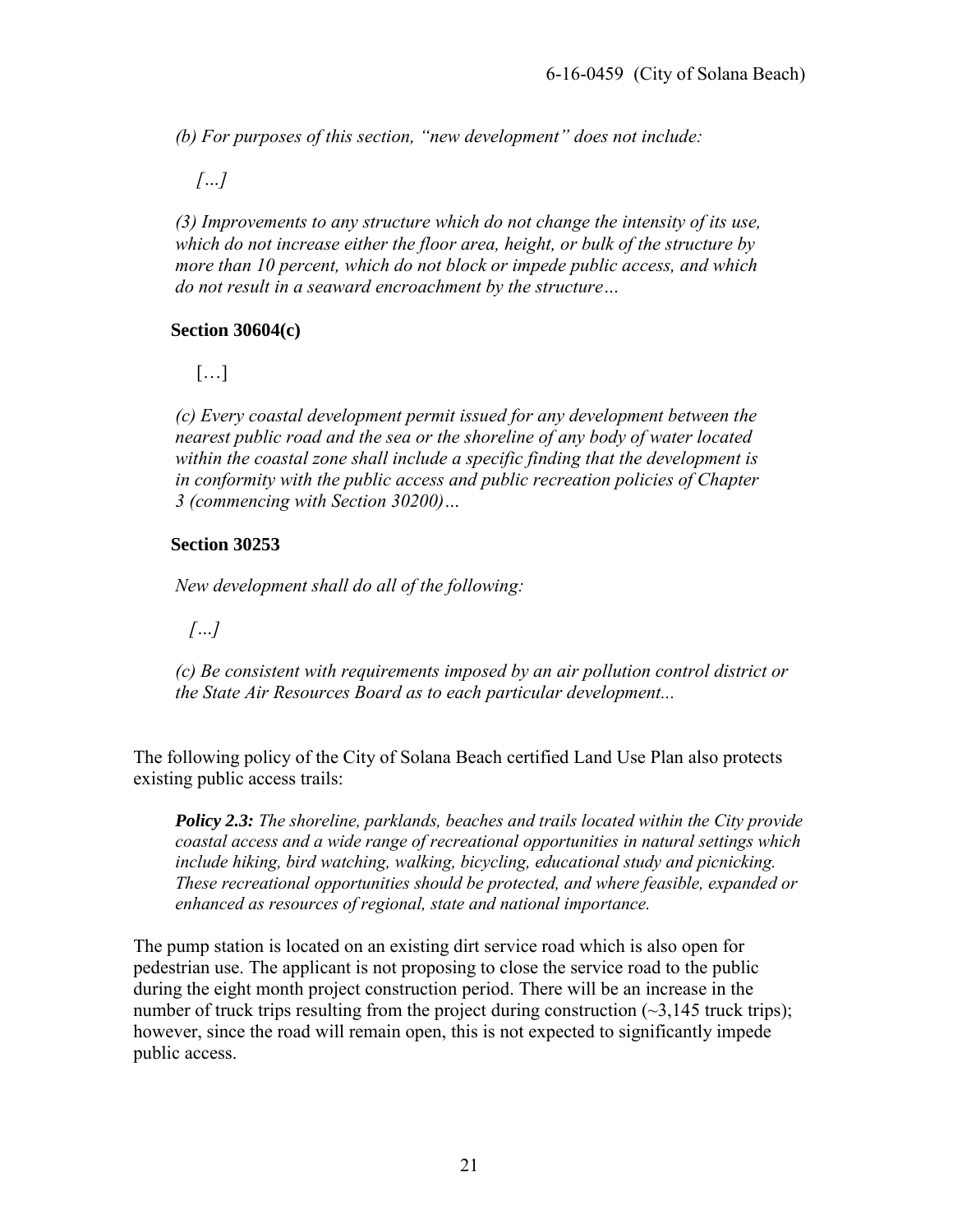#### **Coordination with Railroad Double-Tracking and Lagoon Restoration**

The City has indicated that they will be coordinating construction of the subject project with the railroad double-tracking project and with the SELRP and the work on this project is not expected to result in any conflicts with or need to modify the access routes, staging locations, or timing of the railroad double-tracking project or with the SELRP. While all three projects will use the existing dirt service road for project access, the identified staging area for the subject project is not proposed to be the primary access point for either of the other two projects. Close coordination of these three projects will achieve a number of important resource protection goals, including significant reductions in the duration of construction activities within and surrounding the lagoon, staging impacts, and truck and construction traffic, all of which would benefit wetlands and environmentally sensitive habitat, air quality, energy consumption, and public access and recreation.

The applicant has submitted the following statement in regards to the City's coordination with the other projects in the immediate vicinity:

*The City of Solana Beach is proactively working with SANDAG, Caltrans, the San Elijo Lagoon Conservancy, the City of Encinitas, NCTD and the San Elijo JPA, and remains committed to coordinating the timing of construction with other geographically-related projects which includes the Outfall Replacement Project, San Elijo Lagoon Restoration Project, NCTD Double Tracking Project, and I-5 Widening Project in an effort to minimize the potential for effects on coastal resources.* 

Thus, the proposed development will not have an adverse impact on public access to the coast or to nearby recreational facilities. As conditioned, the proposed development conforms to Sections 30212, 30253, and 30604(c) of the Coastal Act and to the public access policies of the City's certified LUP and with the policies of the City's certified LUP.

#### <span id="page-21-0"></span>**F. LOCAL COASTAL PLANNING**

Coastal Act section 30604(a) states that, prior to certification of a local coastal program ("LCP"), a coastal development permit can only be issued upon a finding that the proposed development is in conformity with Chapter 3 of the Act and that the permitted development will not prejudice the ability of the local government to prepare an LCP that is in conformity with Chapter 3. The Commission has approved a Land Use Plan for the City of Solana Beach; however an Implementation Plan has not been approved by the Commission. Therefore, the City of Solana Beach does not have a certified LCP. As conditioned, the proposed development is consistent with the City's certified Land Use Plan and Chapter 3 of the Coastal Act. Therefore, approval of the project, as conditioned, will not prejudice the ability of the local government to prepare a Local Coastal Program that is in conformity with the provisions of Chapter 3 of the Coastal Act.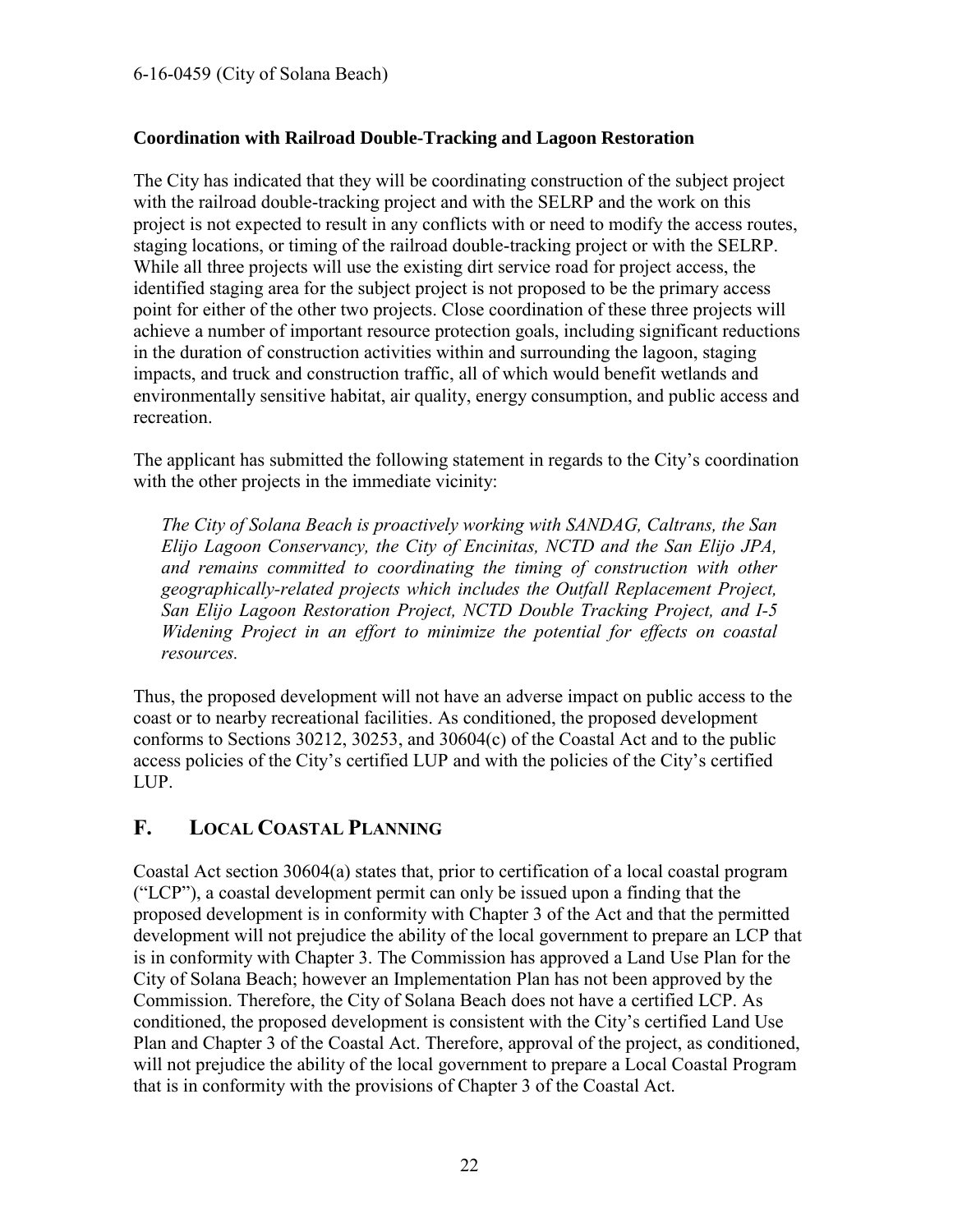#### <span id="page-22-0"></span>**G. CALIFORNIA ENVIRONMENTAL QUALITY ACT**

Section 13096 of the Commission's Code of Regulations requires Commission approval of Coastal Development Permits to be supported by a finding showing the permit, as conditioned, to be consistent with any applicable requirements of the California Environmental Quality Act (CEQA). Section 21080.5(d)(2)(A) of CEQA prohibits a proposed development from being approved if there are feasible alternatives or feasible mitigation measures available which would substantially lessen any significant adverse effect which the activity may have on the environment. The City of Solana Beach found that the proposed development was categorically exempt pursuant to California Code of Regulations, Title 14, Guidelines 15301(b) (existing utilities providing services including sewerage) and 15302(c) (reconstruction of existing utilities without expansion of capacity).

The proposed project has been conditioned in order to be found consistent with the Chapter 3 policies of the Coastal Act. As conditioned, there are no feasible alternatives or feasible mitigation measures available which would substantially lessen any significant adverse impact which the activity may have on the environment. Therefore, the Commission finds that the proposed project is the least environmentally-damaging feasible alternative and can be found consistent with the requirements of the Coastal Act to conform to CEQA.

(G:\San Diego\Reports\2016\6-16-0459 SB Pump Station stf rpt.docx)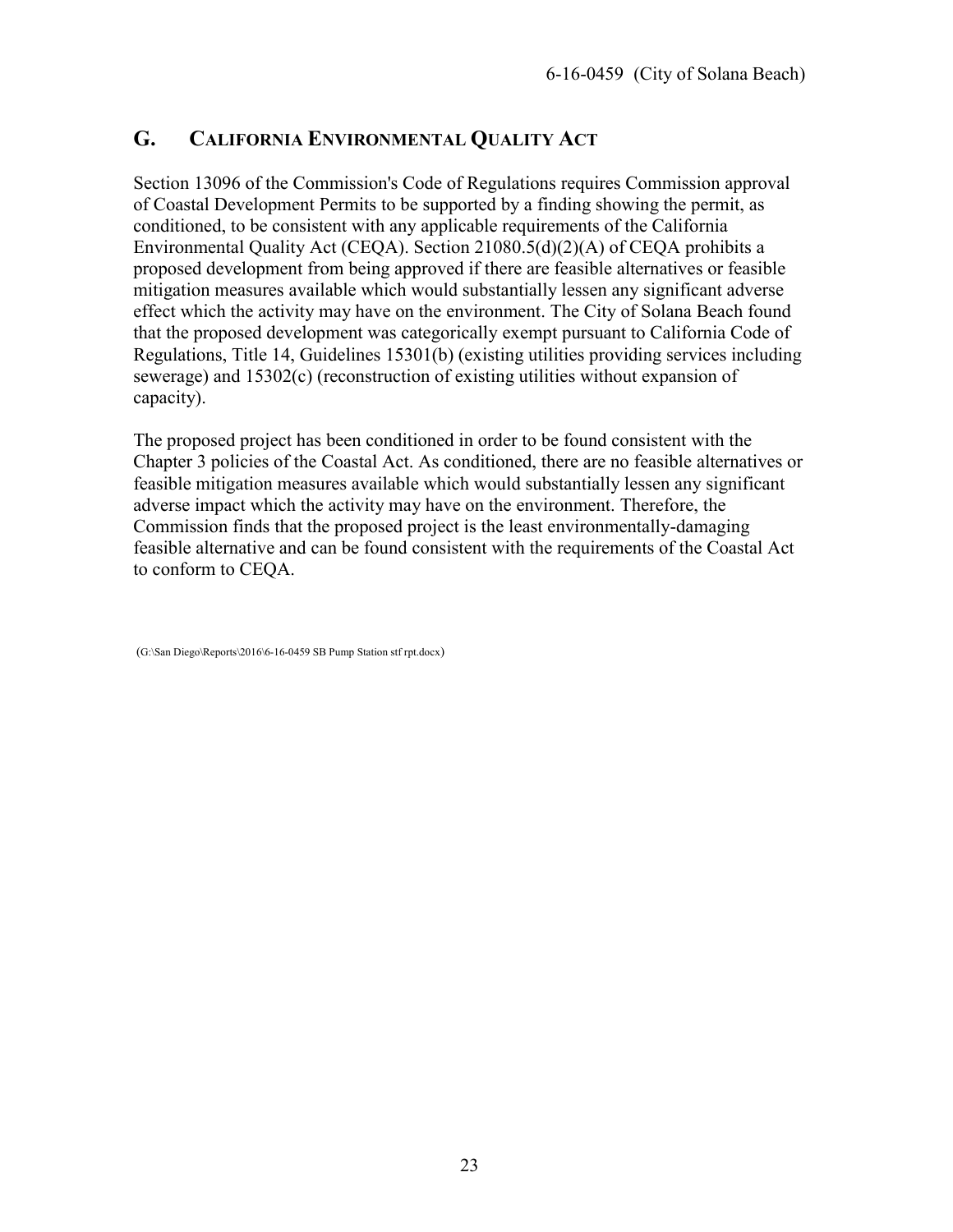#### APPENDIX A – SUBSTANTIVE FILE DOCUMENTS

- <span id="page-23-0"></span>• Project Plans by Dudek, dated April 6, 2016
- Storage and Staging Area Plans by Dudek, received November 2, 2016
- Update to Geotechnical Evaluation Report by Ninyo & Moore, dated May 19, 2016
- City of Solana Beach certified LUP
- City of Solana Beach General Plan and Zoning Ordinance
- Include 2015 AECOM exhibit and annotate. The presentation was sent to us on May 2, 2016 and presented to us on April 27, 2016. Add to substantive file docs.
- 2012 National Research Council's Report, Sea Level Rise for the Coasts of California, Oregon and Washington: Past Present and Future, is currently considered the best available science on sea-level rise for California.
- California Coastal Commission Sea Level Rise Policy Guidance Interpretive Guidelines for Addressing Sea Level Rise in Local Coastal Programs and Coastal Development Permits – Adopted August 12, 2015.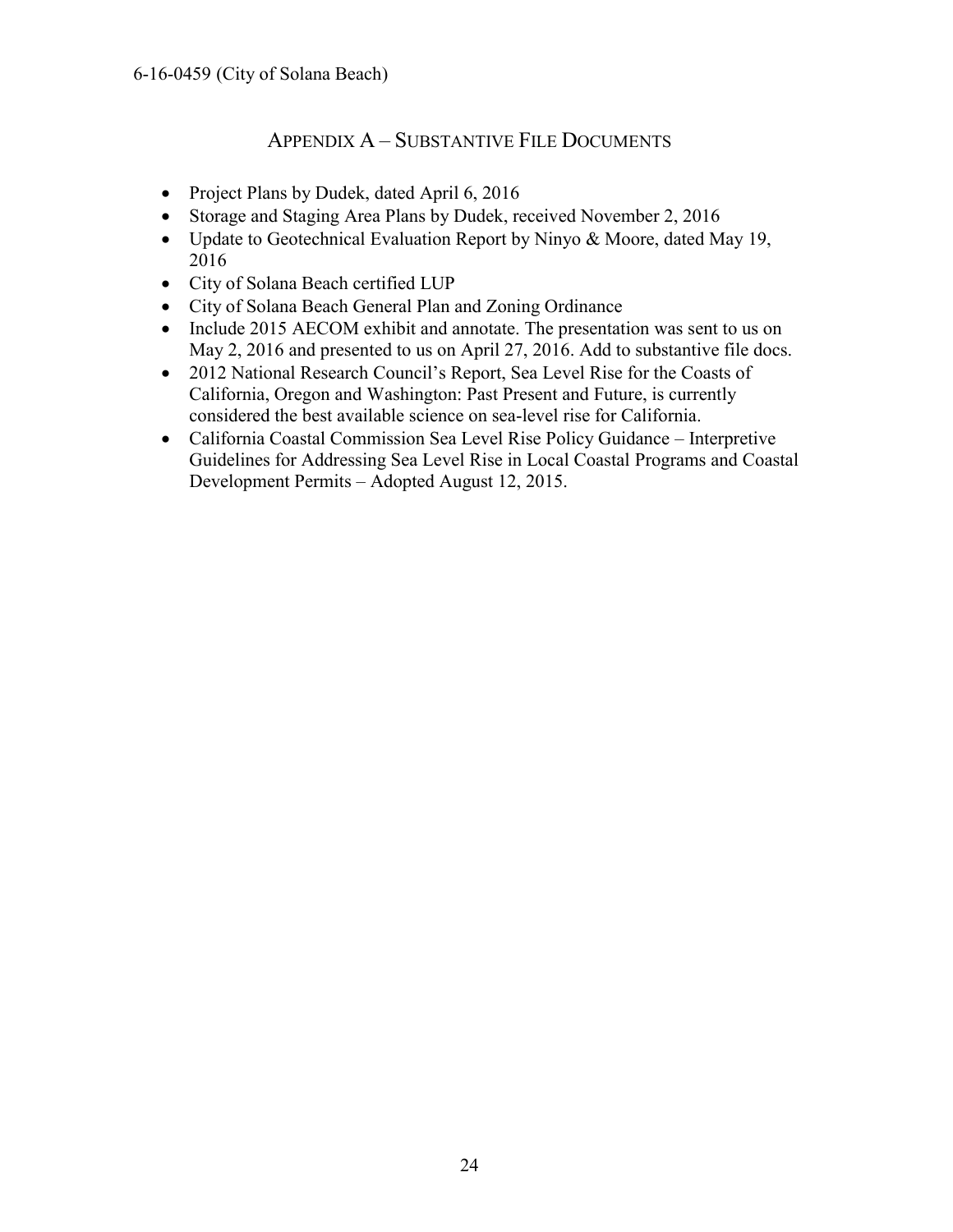## <span id="page-24-0"></span>**PROJECT LOCATION**

Project Location





Google Maps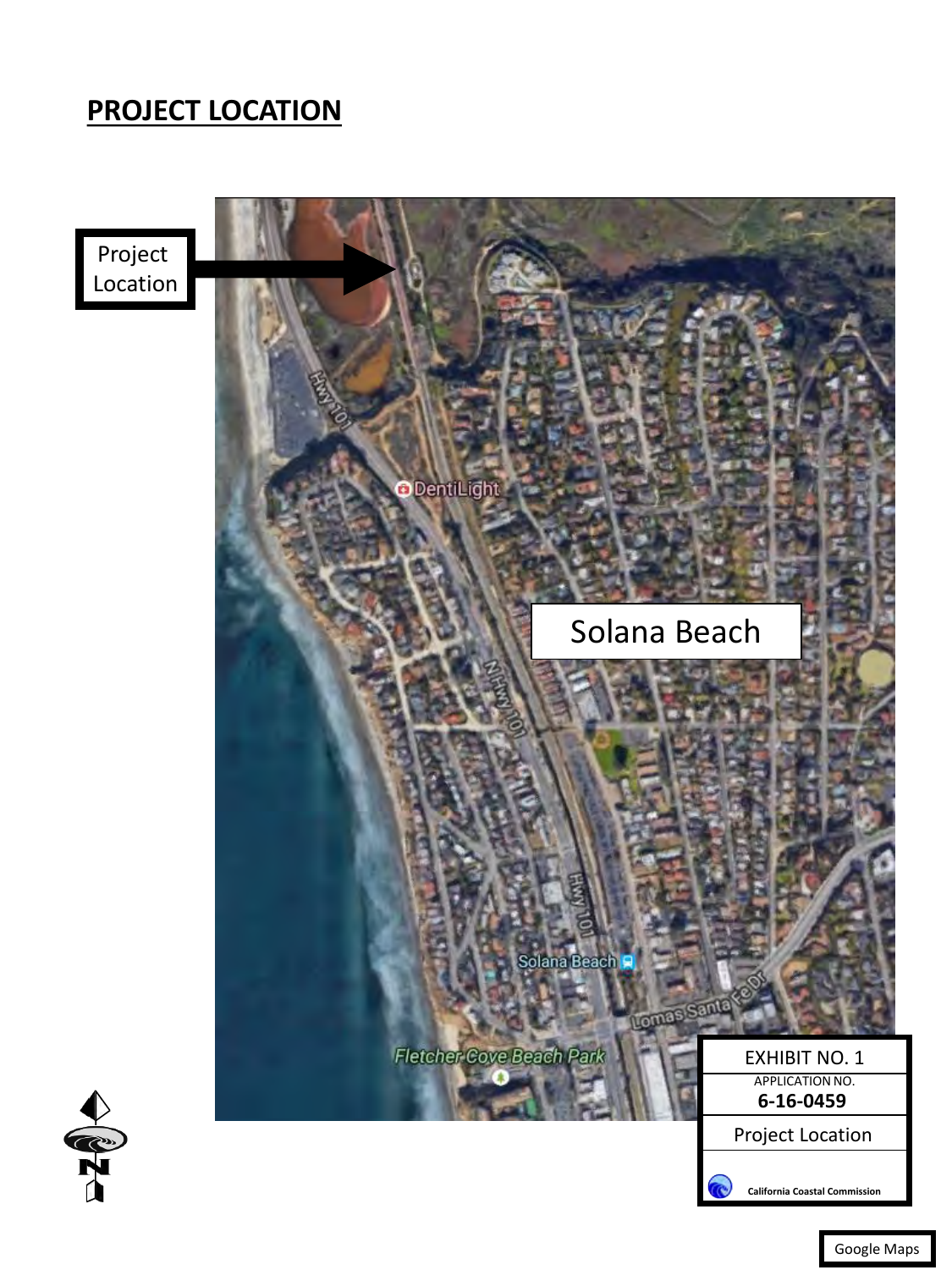## <span id="page-25-0"></span>**STAGING/ACCESS**



| EXHIBIT NO. 2                 |  |  |
|-------------------------------|--|--|
| <b>APPLICATION NO.</b>        |  |  |
| 6-16-0459                     |  |  |
| Staging/Access                |  |  |
| California Coastal Commission |  |  |



Google Maps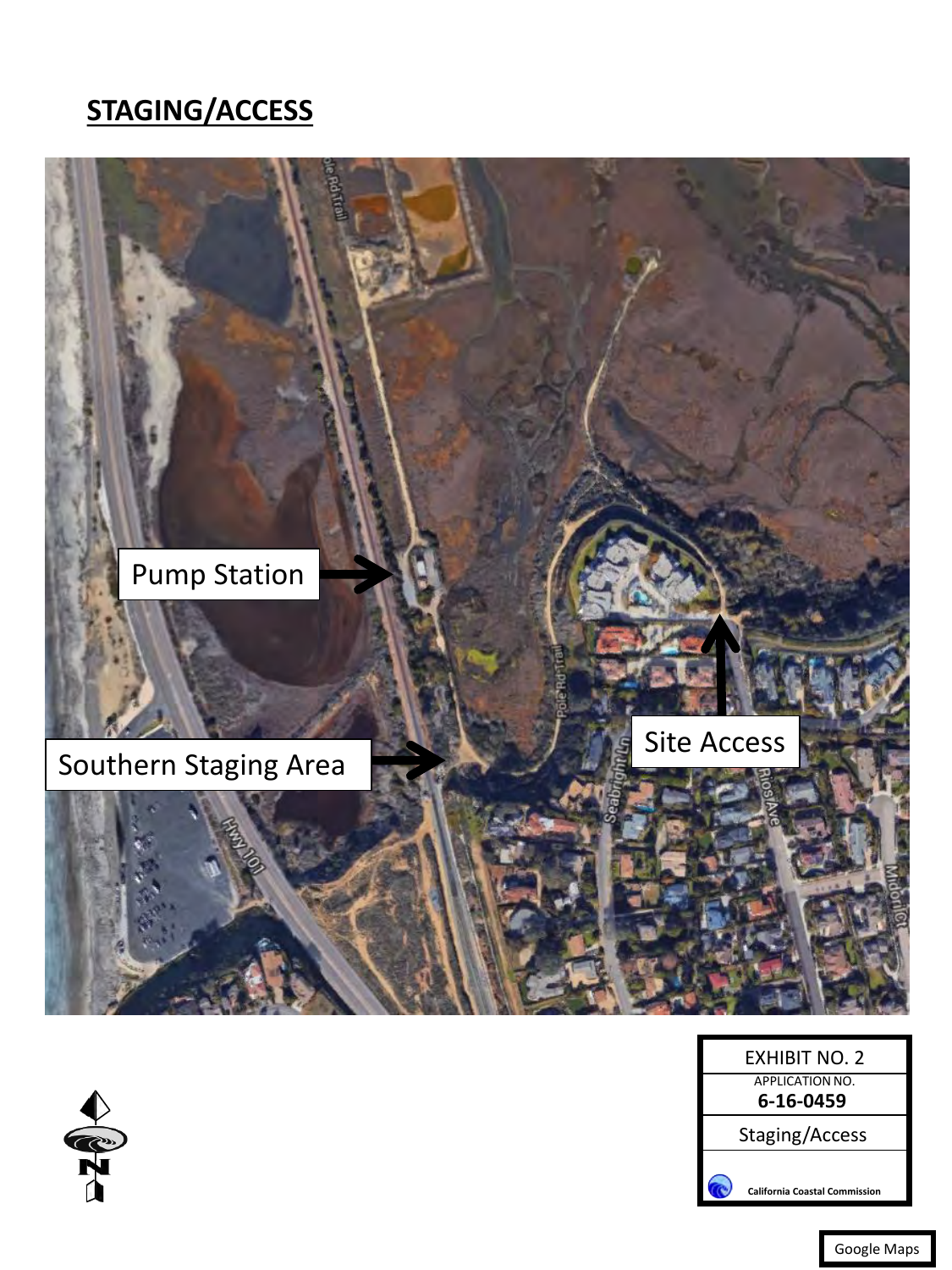## <span id="page-26-0"></span>**STAGING AREA**



|                        | <b>EXHIBIT NO. 3</b>                 |
|------------------------|--------------------------------------|
| <b>APPLICATION NO.</b> |                                      |
|                        | 6-16-0459                            |
|                        | <b>Staging Area</b>                  |
|                        |                                      |
|                        | <b>California Coastal Commission</b> |

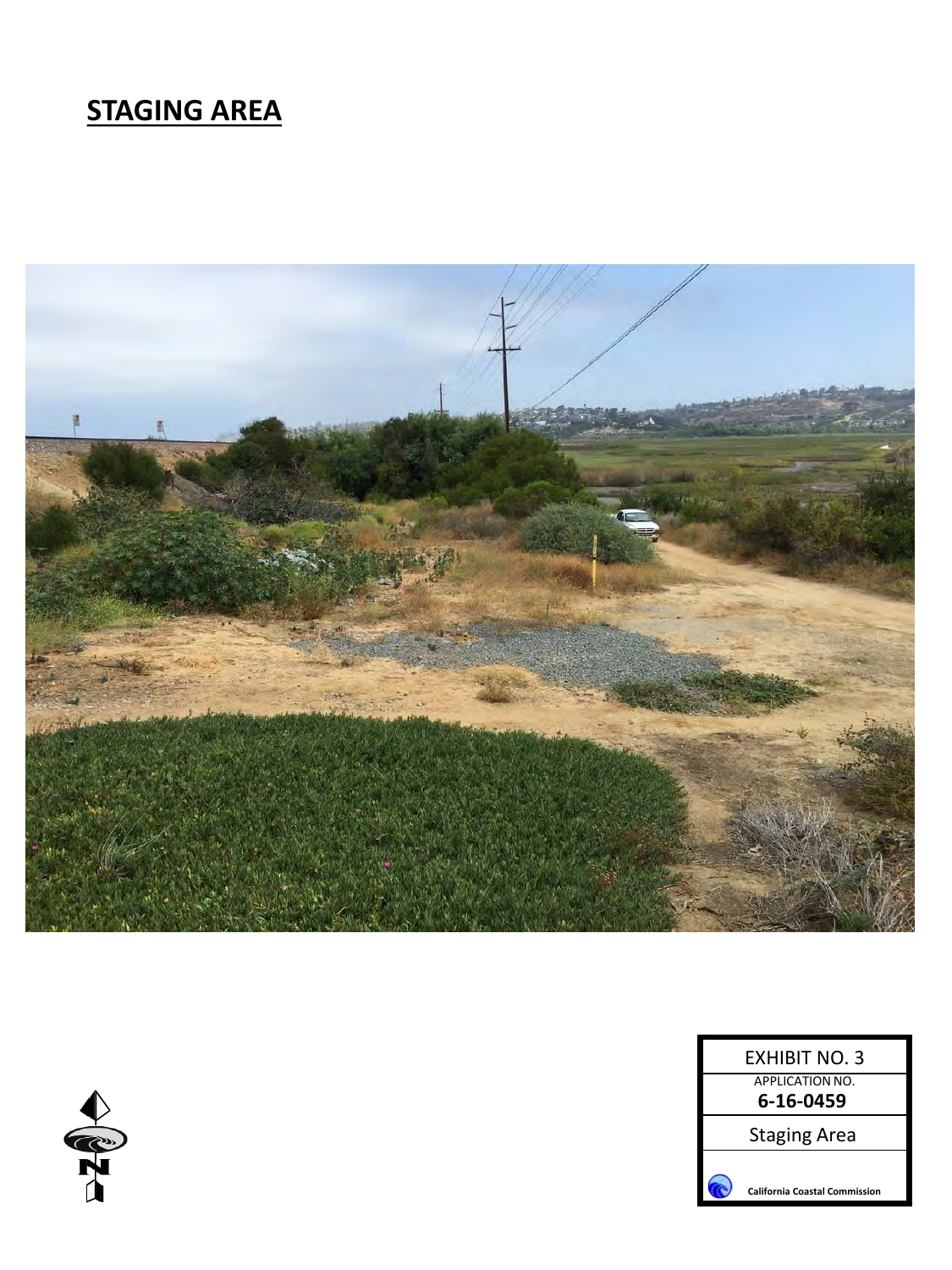## <span id="page-27-0"></span>**SITE PLAN**